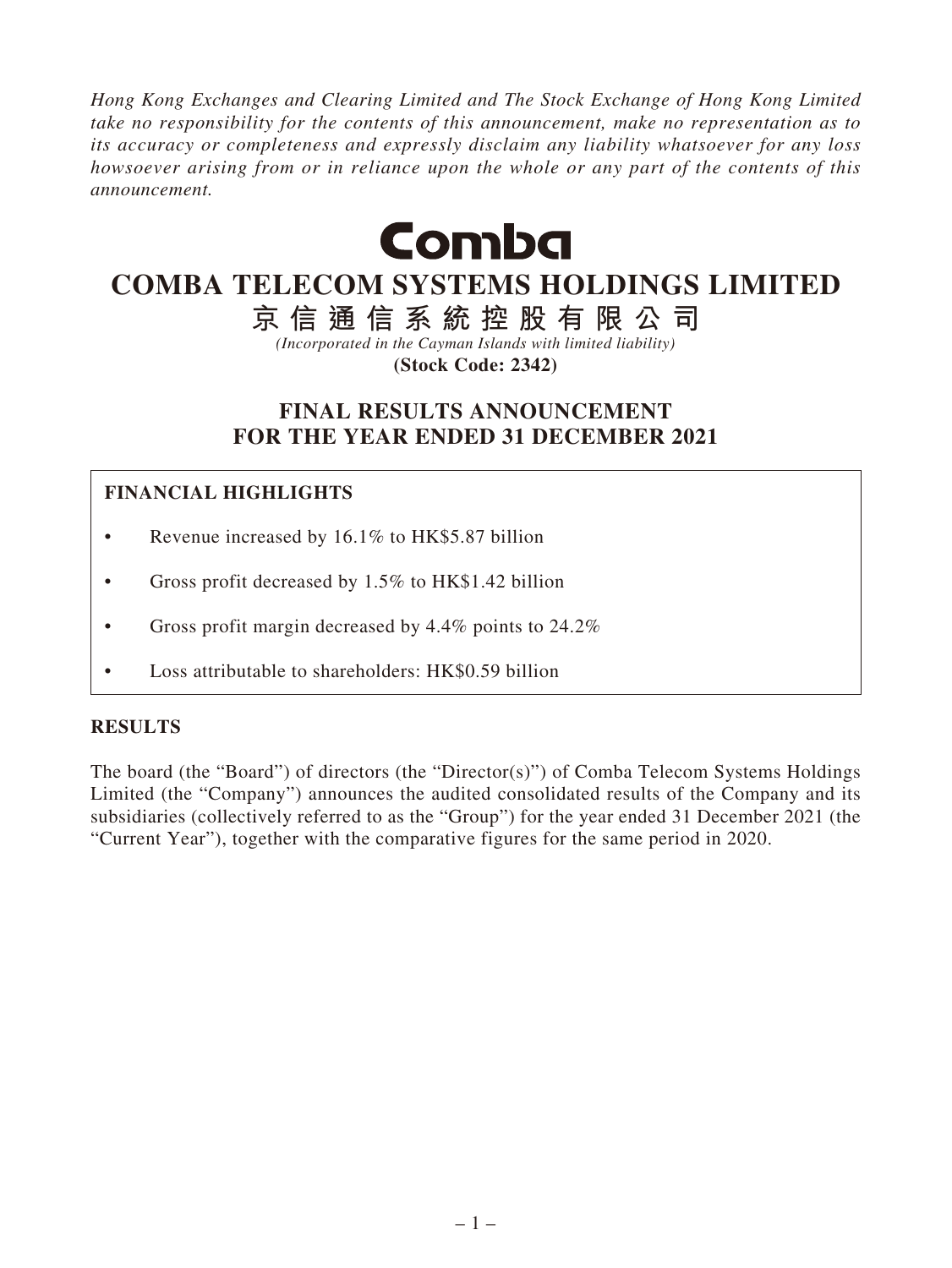# **CONSOLIDATED STATEMENT OF PROFIT OR LOSS**

*Year ended 31 December 2021*

|                                             | <b>Notes</b>             | 2021<br><b>HK\$'000</b> | 2020<br>HK\$'000 |
|---------------------------------------------|--------------------------|-------------------------|------------------|
|                                             |                          |                         |                  |
| <b>REVENUE</b>                              | $\overline{4}$           | 5,869,666               | 5,057,240        |
| Cost of sales                               |                          | (4, 446, 835)           | (3,612,059)      |
| Gross profit                                |                          | 1,422,831               | 1,445,181        |
| Other income and gains                      | $\overline{\mathcal{A}}$ | 193,320                 | 183,442          |
| Research and development expenses           | 5                        | (608, 940)              | (471, 055)       |
| Selling and distribution expenses           |                          | (597, 546)              | (542, 321)       |
| Administrative expenses                     |                          | (601, 073)              | (571, 519)       |
| Other expenses                              |                          | (428, 256)              | (243, 540)       |
| Finance costs                               | 6                        | (43,761)                | (69, 352)        |
| Share of profit of a joint venture          |                          | 6,968                   | 1,052            |
| <b>LOSS BEFORE TAX</b>                      | 5                        | (656, 457)              | (268, 112)       |
| Income tax expense                          | $\overline{7}$           | (16,100)                | (23,011)         |
| <b>LOSS FOR THE YEAR</b>                    |                          | (672, 557)              | (291, 123)       |
| Attributable to:                            |                          |                         |                  |
| Owners of the parent                        |                          | (592, 567)              | (194, 104)       |
| Non-controlling interests                   |                          | (79,990)                | (97, 019)        |
|                                             |                          | (672, 557)              | (291, 123)       |
| <b>LOSS PER SHARE ATTRIBUTABLE</b>          |                          |                         |                  |
| TO ORDINARY EQUITY HOLDERS<br>OF THE PARENT | 9                        |                         |                  |

| <b>Basic</b> | $HK(21.43)$ cents                  | $HK(7.36)$ cents |
|--------------|------------------------------------|------------------|
| Diluted      | $HK(21.43)$ cents $HK(7.36)$ cents |                  |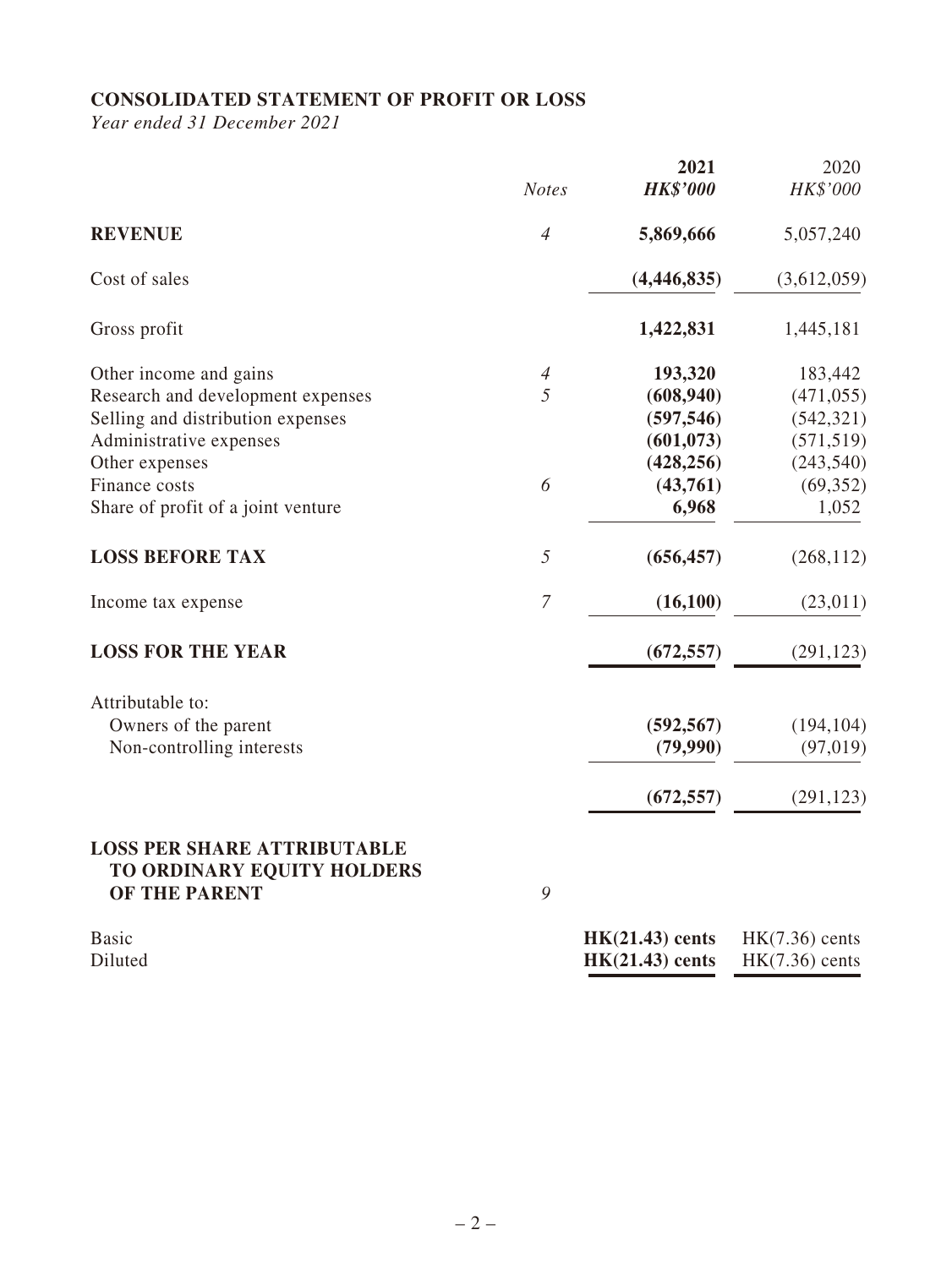# **CONSOLIDATED STATEMENT OF COMPREHENSIVE INCOME**

*Year ended 31 December 2021*

|                                                                                                                                                                   | 2021<br><b>HK\$'000</b> | 2020<br>HK\$'000 |
|-------------------------------------------------------------------------------------------------------------------------------------------------------------------|-------------------------|------------------|
| <b>LOSS FOR THE YEAR</b>                                                                                                                                          | (672, 557)              | (291, 123)       |
| <b>OTHER COMPREHENSIVE INCOME</b>                                                                                                                                 |                         |                  |
| Other comprehensive income that may be reclassified<br>to profit or loss in subsequent periods:                                                                   |                         |                  |
| Exchange differences on translation of foreign operations                                                                                                         | 127,360                 | 119,150          |
| Net other comprehensive income that may be                                                                                                                        |                         |                  |
| reclassified to profit or loss in subsequent periods                                                                                                              | 127,360                 | 119,150          |
| Other comprehensive income that will not be reclassified to<br>profit or loss in subsequent periods:<br>Equity investments designated at fair value through other |                         |                  |
| comprehensive income:                                                                                                                                             |                         |                  |
| Changes in fair value, net of tax                                                                                                                                 | 16,960                  | 17,265           |
| Gains on property revaluation, net of tax                                                                                                                         | 35,787                  |                  |
| Net other comprehensive income that will not be reclassified<br>to profit or loss in subsequent periods                                                           | 52,747                  | 17,265           |
| OTHER COMPREHENSIVE INCOME FOR THE YEAR,<br><b>NET OF TAX</b>                                                                                                     | 180,107                 | 136,415          |
| <b>TOTAL COMPREHENSIVE LOSS FOR THE YEAR</b>                                                                                                                      | (492, 450)              | (154,708)        |
| Attributable to:                                                                                                                                                  |                         |                  |
| Owners of the parent                                                                                                                                              | (419,601)               | (67, 651)        |
| Non-controlling interests                                                                                                                                         | (72, 849)               | (87, 057)        |
|                                                                                                                                                                   | (492, 450)              | (154,708)        |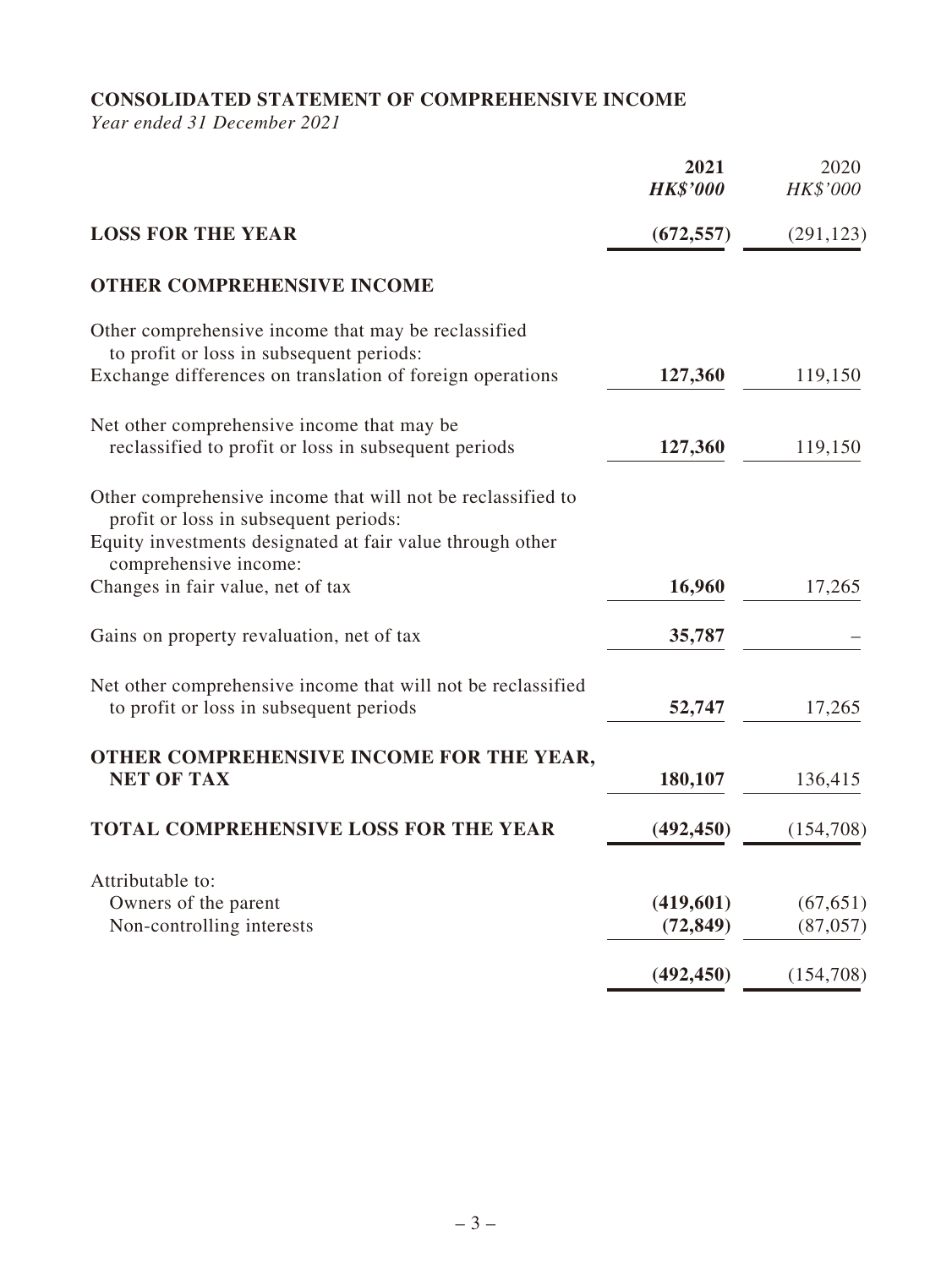# **CONSOLIDATED STATEMENT OF FINANCIAL POSITION**

*31 December 2021*

|                                                       |              | 2021            | 2020      |
|-------------------------------------------------------|--------------|-----------------|-----------|
|                                                       | <b>Notes</b> | <b>HK\$'000</b> | HK\$'000  |
| <b>NON-CURRENT ASSETS</b>                             |              |                 |           |
| Property, plant and equipment                         |              | 1,347,683       | 1,357,251 |
| Right-of-use assets                                   |              | 216,989         | 283,745   |
| Goodwill                                              |              | 242,773         | 253,077   |
| Deferred tax assets                                   |              | 225,614         | 213,276   |
| Intangible assets                                     |              | 806,267         | 881,565   |
| Equity investments designated at fair value through   |              |                 |           |
| other comprehensive income                            |              | 62,813          | 38,563    |
| Equity investments designated at fair value through   |              |                 |           |
| profit or loss                                        |              | 90,534          | 30,851    |
| Restricted bank deposits                              |              | 26,195          | 26,366    |
| Time deposits                                         |              | 257,405         |           |
| Investment in a joint venture                         |              | 18,354          | 11,856    |
|                                                       |              |                 |           |
| Total non-current assets                              |              | 3,294,627       | 3,096,550 |
| <b>CURRENT ASSETS</b>                                 |              |                 |           |
| Inventories                                           | 10           | 1,356,335       | 1,275,812 |
| Trade receivables                                     | 11           | 4,129,136       | 4,130,899 |
| Notes receivable                                      |              | 97,109          | 134,132   |
| Prepayments, other receivables and other assets       |              | 626,994         | 835,805   |
| Financial assets at fair value through profit or loss |              | 3,102           | 1,475     |
| Restricted bank deposits                              |              | 107,900         | 133,702   |
| Time deposits                                         |              | 245,148         |           |
| Cash and cash equivalents                             |              | 1,652,228       | 1,716,786 |
| Total current assets                                  |              | 8,217,952       | 8,228,611 |
|                                                       |              |                 |           |
| <b>CURRENT LIABILITIES</b>                            |              |                 |           |
| Trade and bills payables                              | 12           | 4,544,849       | 4,030,825 |
| Other payables and accruals                           |              | 623,223         | 844,867   |
| Interest-bearing bank borrowings                      | 13           | 644,739         | 972,173   |
| Tax payable                                           |              | 73,527          | 78,648    |
| Provision for product warranties                      |              | 75,290          | 74,313    |
| Total current liabilities                             |              | 5,961,628       | 6,000,826 |
| <b>NET CURRENT ASSETS</b>                             |              | 2,256,324       | 2,227,785 |
| <b>TOTAL ASSETS LESS CURRENT LIABILITIES</b>          |              | 5,550,951       | 5,324,335 |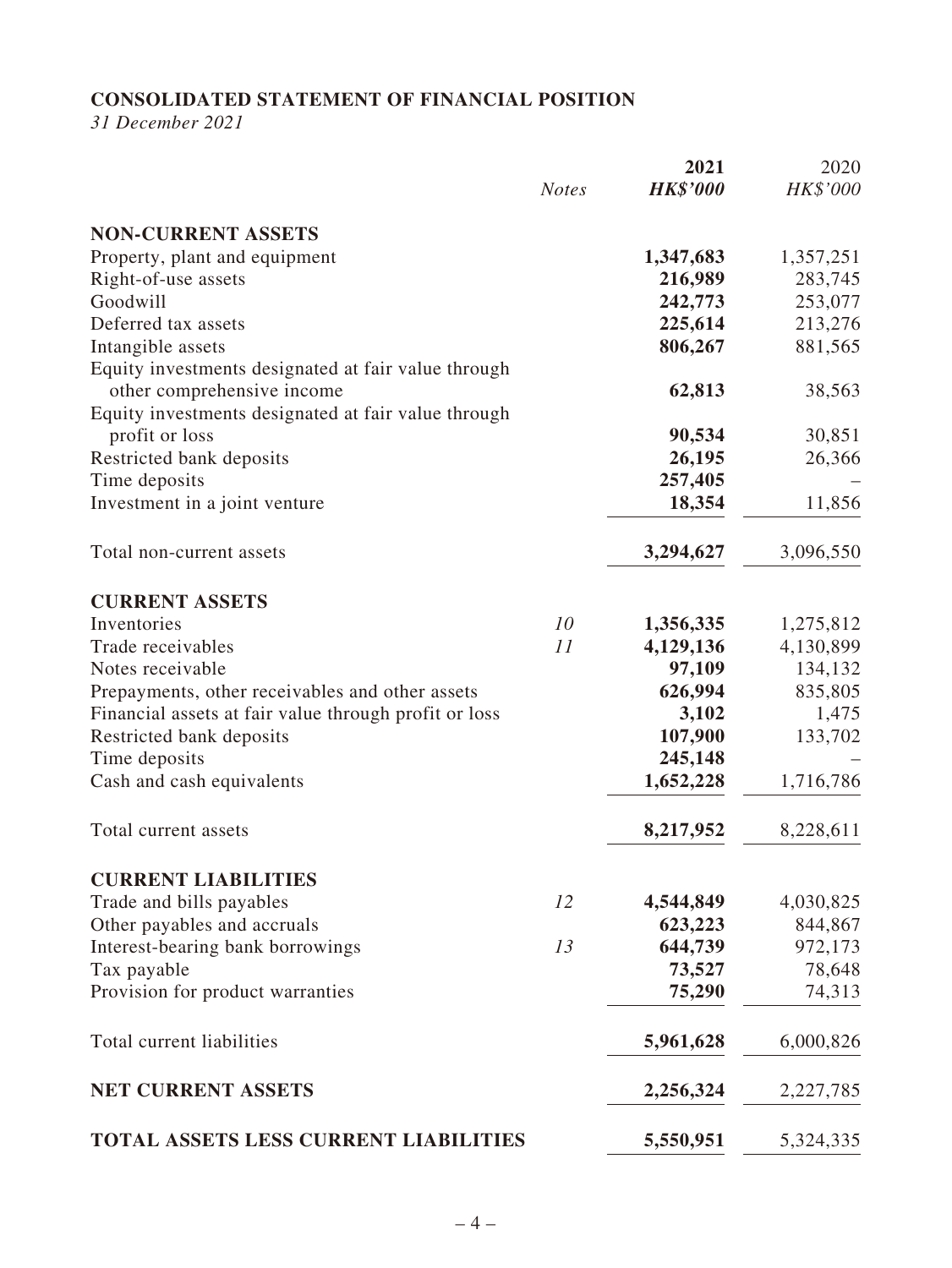|                                             |              | 2021            | 2020      |
|---------------------------------------------|--------------|-----------------|-----------|
|                                             | <b>Notes</b> | <b>HK\$'000</b> | HK\$'000  |
| <b>NON-CURRENT LIABILITIES</b>              |              |                 |           |
| Interest-bearing bank borrowings            | 13           | 800,000         | 410,300   |
| Deferred tax liabilities                    |              | 164,063         | 148,501   |
| Lease liabilities                           |              | 60,300          | 103,592   |
| Redeemable preferred shares in a subsidiary |              | 342,771         | 111,908   |
| Total non-current liabilities               |              | 1,367,134       | 774,301   |
| Net assets                                  |              | 4,183,817       | 4,550,034 |
| <b>EQUITY</b>                               |              |                 |           |
| Equity attributable to owners of the parent |              |                 |           |
| Issued capital                              |              | 277,892         | 275,060   |
| Treasury shares                             |              | (22, 818)       | (22, 818) |
| Reserves                                    |              | 3,519,642       | 3,854,671 |
|                                             |              | 3,774,716       | 4,106,913 |
| <b>Non-controlling interests</b>            |              | 409,101         | 443,121   |
| Total equity                                |              | 4,183,817       | 4,550,034 |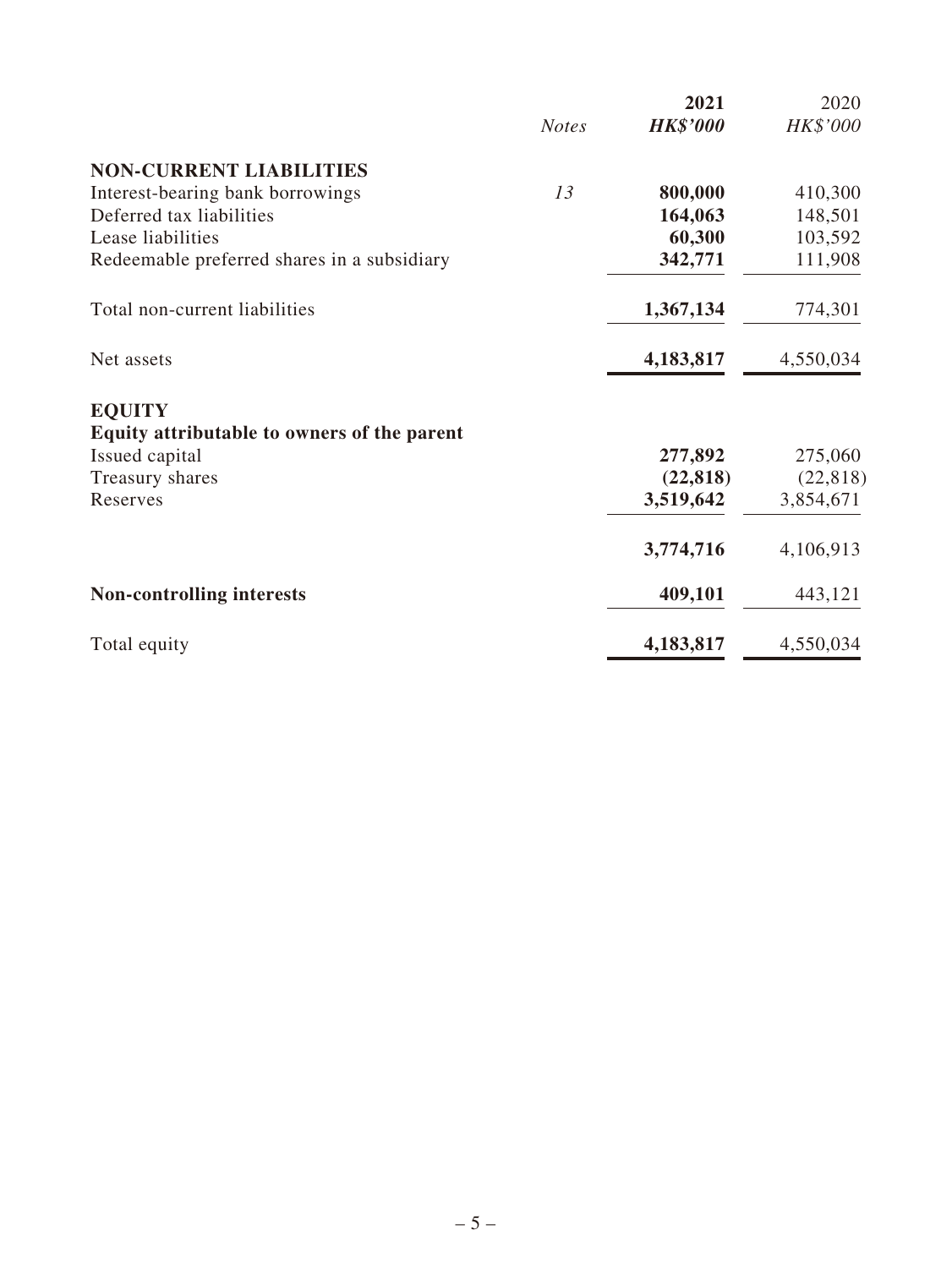#### **NOTES** *31 December 2021*

#### **1. CORPORATE AND GROUP INFORMATION**

Comba Telecom Systems Holdings Limited (the "Company") was incorporated as an exempted company with limited liability in the Cayman Islands on 17 May 2002 under the Companies Law, Cap. 22 (Law 3 of 1961, as consolidated and revised) of the Cayman Islands.

The head office and principal place of business of the Company is located at 611 East Wing, No. 8 Science Park West Avenue, Hong Kong Science Park, Tai Po, Hong Kong.

During the year, the Company and its subsidiaries (collectively referred to as the "Group") were principally engaged in the research, development, manufacture and sale of wireless telecommunications network system equipment, the provision of related engineering services and the provision of operator telecommunication services and their value added services.

#### **2.1 BASIS OF PREPARATION**

These financial statements have been prepared in accordance with Hong Kong Financial Reporting Standards ("HKFRSs") (which include all Hong Kong Financial Reporting Standards, Hong Kong Accounting Standards ("HKASs") and Interpretations) issued by the Hong Kong Institute of Certified Public Accountants ("HKICPA"), accounting principles generally accepted in Hong Kong and the disclosure requirements of the Hong Kong Companies Ordinance. They have been prepared under the historical cost convention, except for certain buildings classified as property, plant and equipment, redeemable preferred shares in a subsidiary, forward currency contracts and equity investments which have been measured at fair value. These financial statements are presented in Hong Kong dollars and all values are rounded to the nearest thousand except when otherwise indicated.

#### **Basis of consolidation**

The consolidated financial statements include the financial statements of the Group for the year ended 31 December 2021. A subsidiary is an entity (including a structured entity), directly or indirectly, controlled by the Company. Control is achieved when the Group is exposed, or has rights, to variable returns from its involvement with the investee and has the ability to affect those returns through its power over the investee (i.e., existing rights that give the Group the current ability to direct the relevant activities of the investee).

When the Company has, directly or indirectly, less than a majority of the voting or similar rights of an investee, the Group considers all relevant facts and circumstances in assessing whether it has power over an investee, including:

- (a) the contractual arrangement with the other vote holders of the investee;
- (b) rights arising from other contractual arrangements; and
- (c) the Group's voting rights and potential voting rights.

The financial statements of the subsidiaries are prepared for the same reporting period as the Company, using consistent accounting policies. The results of subsidiaries are consolidated from the date on which the Group obtains control, and continue to be consolidated until the date that such control ceases.

Profit or loss and each component of other comprehensive income are attributed to the owners of the parent of the Group and to the non-controlling interests, even if this results in the non-controlling interests having a deficit balance. All intra-group assets and liabilities, equity, income, expenses and cash flows relating to transactions between members of the Group are eliminated in full on consolidation.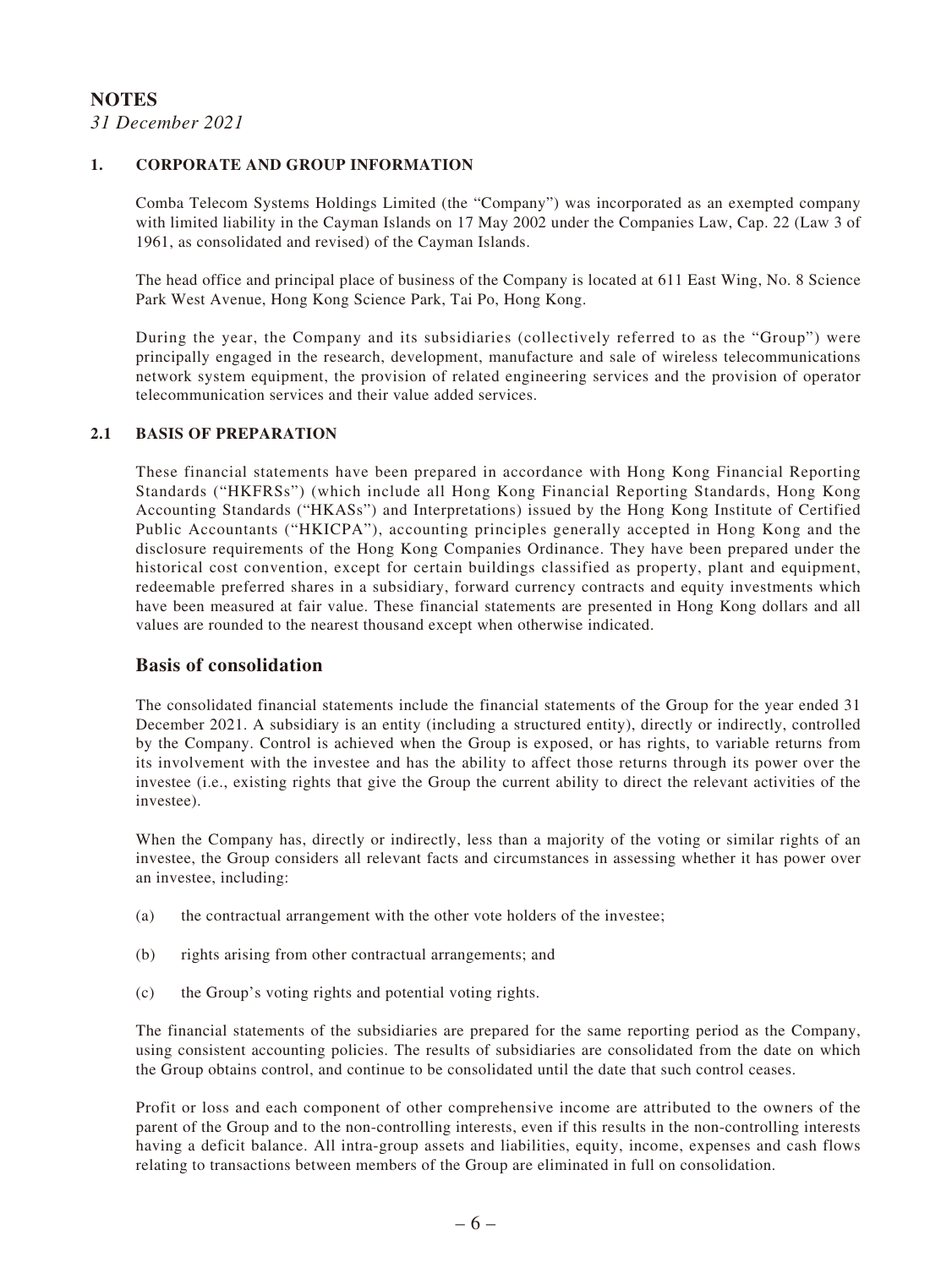The Group reassesses whether or not it controls an investee if facts and circumstances indicate that there are changes to one or more of the three elements of control described above. A change in the ownership interest of a subsidiary, without a loss of control, is accounted for as an equity transaction.

If the Group loses control over a subsidiary, it derecognizes (i) the assets (including goodwill) and liabilities of the subsidiary, (ii) the carrying amount of any non-controlling interest and (iii) the cumulative translation differences recorded in equity; and recognizes (i) the fair value of the consideration received, (ii) the fair value of any investment retained and (iii) any resulting surplus or deficit in profit or loss. The Group's share of components previously recognized in other comprehensive income is reclassified to profit or loss or retained profits, as appropriate, on the same basis as would be required if the Group had directly disposed of the related assets or liabilities.

#### **2.2 CHANGES IN ACCOUNTING POLICIES AND DISCLOSURES**

The Group has adopted the following revised HKFRSs for the first time for the current year's financial statements.

| Amendments to HKFRS 9, HKAS 39 and | - Interest Rate Benchmark Reform – Phase 2            |
|------------------------------------|-------------------------------------------------------|
| HKFRS 7. HKFRS 4 and HKFRS 16      |                                                       |
| Amendment to HKFRS 16              | Covid-19-Related Rent Concessions beyond 30 June 2021 |
|                                    | (early adopted)                                       |

The nature and the impact of the revised HKFRSs are described below:

- (a) Amendments to HKFRS 9, HKAS 39, HKFRS 7, HKFRS 4 and HKFRS 16 address issues not dealt with in the previous amendments which affect financial reporting when an existing interest rate benchmark is replaced with an alternative risk-free rate ("RFR"). The Phase 2 amendments provide a practical expedient to allow the effective interest rate to be updated without adjusting the carrying amount of financial assets and liabilities when accounting for changes in the basis for determining the contractual cash flows of financial assets and liabilities, if the change is a direct consequence of the interest rate benchmark reform and the new basis for determining the contractual cash flows is economically equivalent to the previous basis immediately preceding the change. In addition, the amendments permit changes required by the interest rate benchmark reform to be made to hedge designations and hedge documentation without the hedging relationship being discontinued. Any gains or losses that could arise on transition are dealt with through the normal requirements of HKFRS 9 to measure and recognise hedge ineffectiveness. The amendments also provide a temporary relief to entities from having to meet the separately identifiable requirement when an RFR is designated as a risk component. The relief allows an entity, upon designation of the hedge, to assume that the separately identifiable requirement is met, provided the entity reasonably expects the RFR risk component to become separately identifiable within the next 24 months. Furthermore, the amendments require an entity to disclose additional information to enable users of financial statements to understand the effect of interest rate benchmark reform on an entity's financial instruments and risk management strategy. The amendments did not have any impact on the financial position and performance of the Group.
- (b) Amendment to HKFRS 16 issued in April 2021 extends the availability of the practical expedient for lessees to elect not to apply lease modification accounting for rent concessions arising as a direct consequence of the covid-19 pandemic by 12 months. Accordingly, the practical expedient applies to rent concessions for which any reduction in lease payments affects only payments originally due on or before 30 June 2022, provided the other conditions for applying the practical expedient are met. The amendment is effective retrospectively for annual periods beginning on or after 1 April 2021 with any cumulative effect of initially applying the amendment recognised as an adjustment to the opening balance of retained profits at the beginning of the current accounting period. Earlier application is permitted.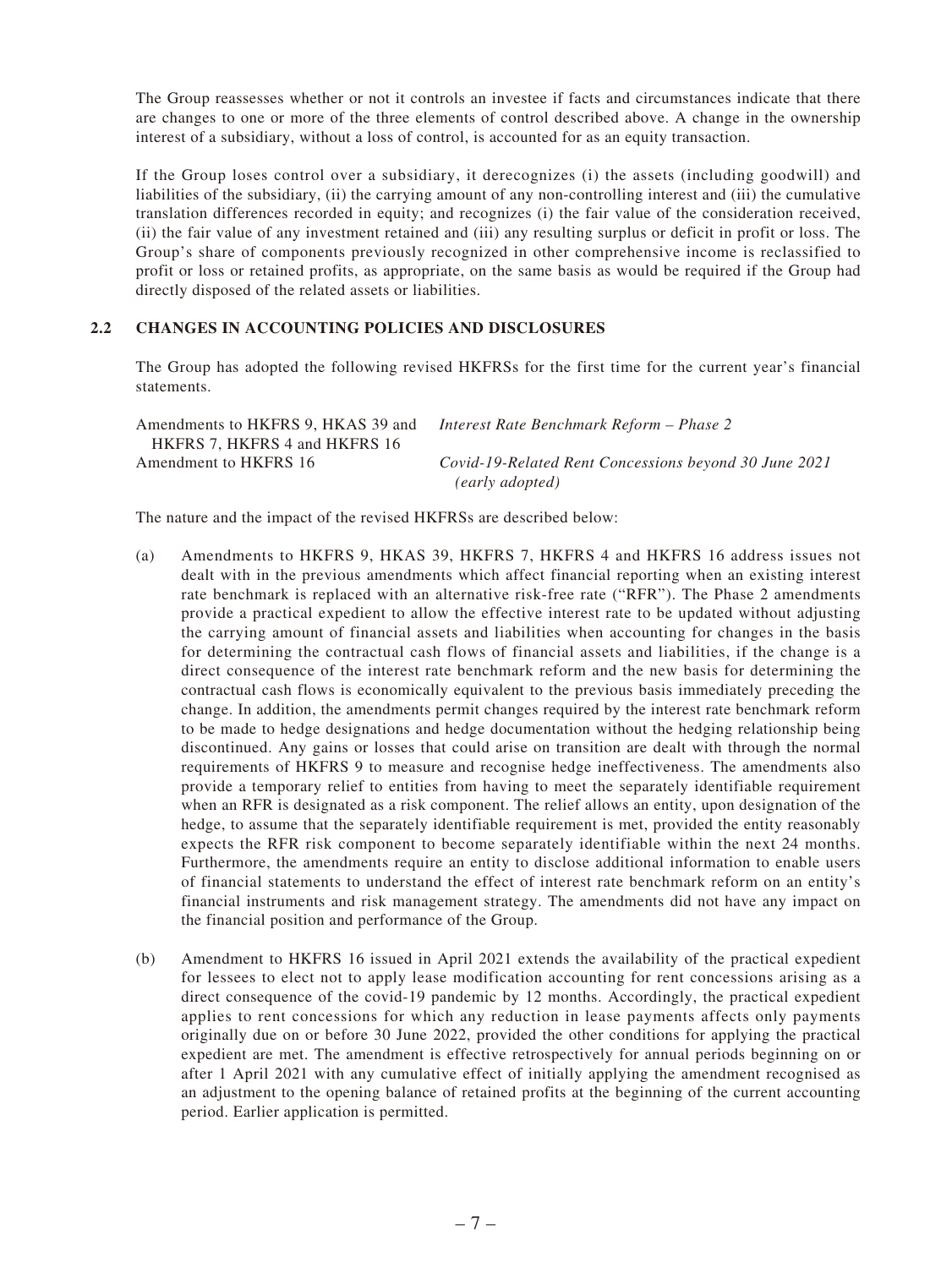The Group has early adopted the amendment on 1 January 2021 and applied the practical expedient during the year ended 31 December 2021 to all rent concessions granted by the lessors that affected only payments originally due on or before 30 June 2022 as a direct consequence of the covid-19 pandemic. A reduction in the lease payments arising from the rent concessions of HK\$551,000 has been accounted for as a variable lease payment by derecognising part of the lease liabilities and crediting to profit or loss for the year ended 31 December 2021. There was no impact on the opening balance of equity as at 1 January 2021.

#### **2.3 ISSUED BUT NOT YET EFFECTIVE HONG KONG FINANCIAL REPORTING STANDARDS**

The Group has not applied the following revised HKFRSs, that have been issued but are not yet effective, in these financial statements.

| Amendments to HKFRS 3                             | Reference to the Conceptual Framework <sup>1</sup>                                                       |
|---------------------------------------------------|----------------------------------------------------------------------------------------------------------|
| Amendments to HKFRS 10 and                        | Sale or Contribution of Assets between an Investor                                                       |
| HKAS 28 (2011)                                    | and its Associate or Joint Venture <sup>3</sup>                                                          |
| Amendments to HKAS 1                              | Classification of Liabilities as Current or Non-current <sup>2,4</sup>                                   |
| Amendments to HKAS 1 and                          | Disclosure of Accounting Policies <sup>2</sup>                                                           |
| <b>HKFRS</b> Practice Statement 2                 |                                                                                                          |
| Amendments to HKAS 8                              | Definition of Accounting Estimates <sup>2</sup>                                                          |
| Amendments to HKAS 12                             | Deferred Tax related to Assets and Liabilities arising from a<br>Single Transaction <sup>2</sup>         |
| Amendments to HKAS 16                             | Property, Plant and Equipment: Proceeds before<br>Intended Use <sup>1</sup>                              |
| Amendments to HKAS 37                             | Onerous Contracts – Cost of Fulfilling a Contract <sup>1</sup>                                           |
| <b>Annual Improvements to HKFRSs</b><br>2018-2020 | Amendments to HKFRS 1, HKFRS 9, Illustrative Examples<br>accompanying HKFRS 16, and HKAS 41 <sup>1</sup> |
|                                                   |                                                                                                          |

- 1 Effective for annual periods beginning on or after 1 January 2022
- 2 Effective for annual periods beginning on or after 1 January 2023
- 3 No mandatory effective date yet determined but available for adoption
- 4 As a consequence of the amendments to HKAS 1, Hong Kong Interpretation 5 *Presentation of Financial Statements – Classification by the Borrower of a Term Loan that Contains a Repayment on Demand Clause* was revised in October 2020 to align the corresponding wording with no change in conclusion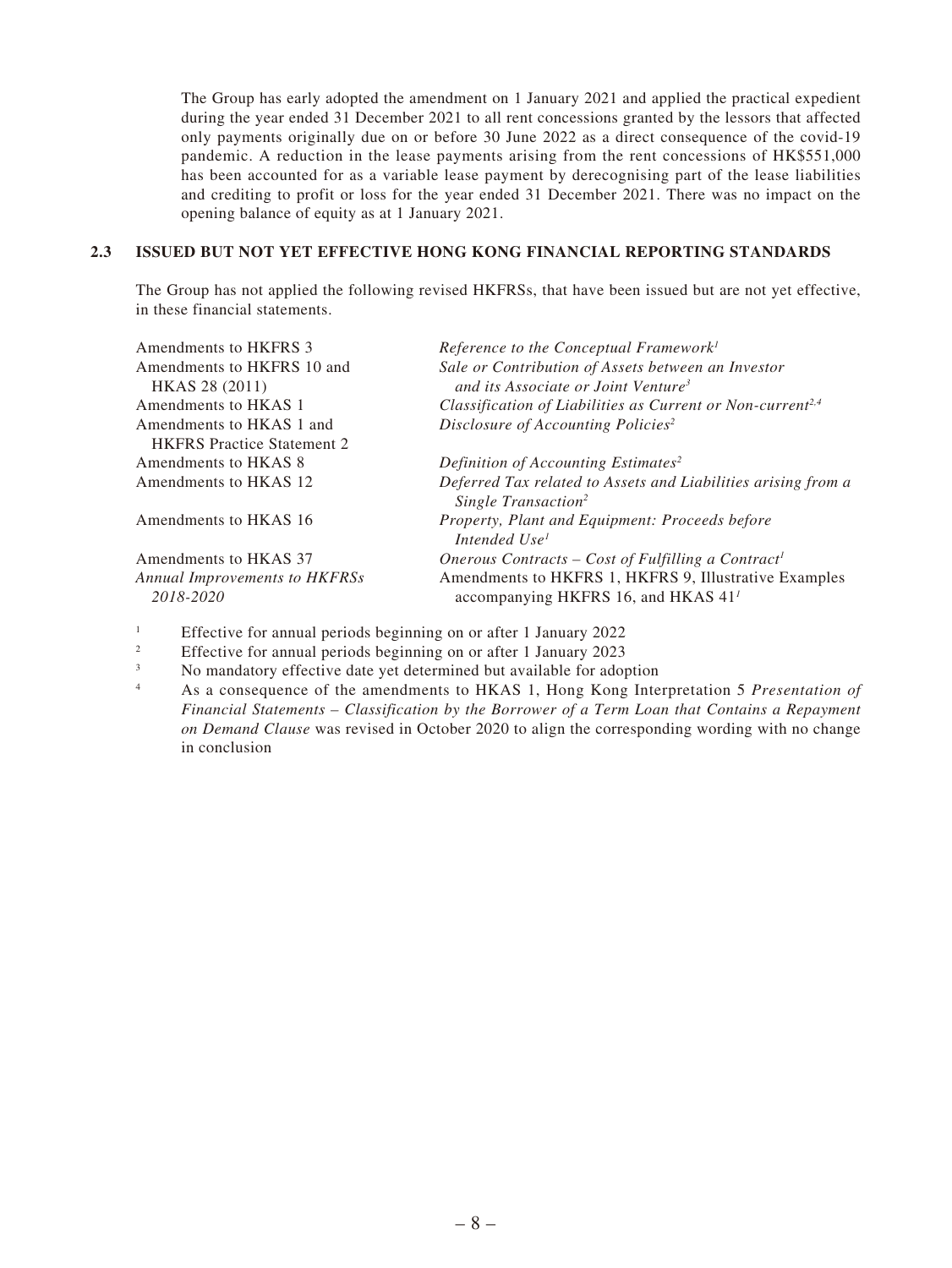#### **3. OPERATING SEGMENT INFORMATION**

For management purposes, the Group is organized into business units based on their products and services and has two reportable operating segments as follows:

- (a) Wireless telecommunications network system equipment and services
- (b) Operator telecommunication services

Management monitors the results of the Group's operating segments separately for the purpose of making decisions about resource allocation and performance assessment. Segment performance is evaluated based on loss before tax.

| Year ended 31 December 2021        | <b>Wireless</b><br>telecommunications<br>network system<br>equipment and<br>services<br><b>HK\$'000</b> | Operator<br>telecommunication<br>services<br><b>HK\$'000</b> | <b>Total</b><br><b>HK\$'000</b> |
|------------------------------------|---------------------------------------------------------------------------------------------------------|--------------------------------------------------------------|---------------------------------|
| Revenue                            | 5,658,244                                                                                               | 211,422                                                      | 5,869,666                       |
| Loss before tax                    | (460, 555)                                                                                              | (195,902)                                                    | (656, 457)                      |
| Segment assets<br>Elimination      | 10,762,215                                                                                              | 1,546,954                                                    | 12,309,169<br>(796, 590)        |
| Total assets                       |                                                                                                         |                                                              | 11,512,579                      |
| Segment liabilities<br>Elimination | 7,138,576                                                                                               | 986,776                                                      | 8,125,352<br>(796, 590)         |
| <b>Total liabilities</b>           |                                                                                                         |                                                              | 7,328,762                       |
| Year ended 31 December 2020        | Wireless<br>telecommunications<br>network system<br>equipment and<br>services<br>HK\$'000               | Operator<br>telecommunication<br>services<br>HK\$'000        | Total<br>HK\$'000               |
| Revenue                            | 4,890,140                                                                                               | 167,100                                                      | 5,057,240                       |
| Loss before tax                    | (38, 793)                                                                                               | (229, 319)                                                   | (268, 112)                      |
| Segment assets<br>Elimination      | 10,424,674                                                                                              | 1,841,353                                                    | 12,266,027<br>(940, 866)        |
| Total assets                       |                                                                                                         |                                                              | 11,325,161                      |
| Segment liabilities<br>Elimination | 6,620,041                                                                                               | 1,095,952                                                    | 7,715,993<br>(940, 866)         |
| Total liabilities                  |                                                                                                         |                                                              | 6,775,127                       |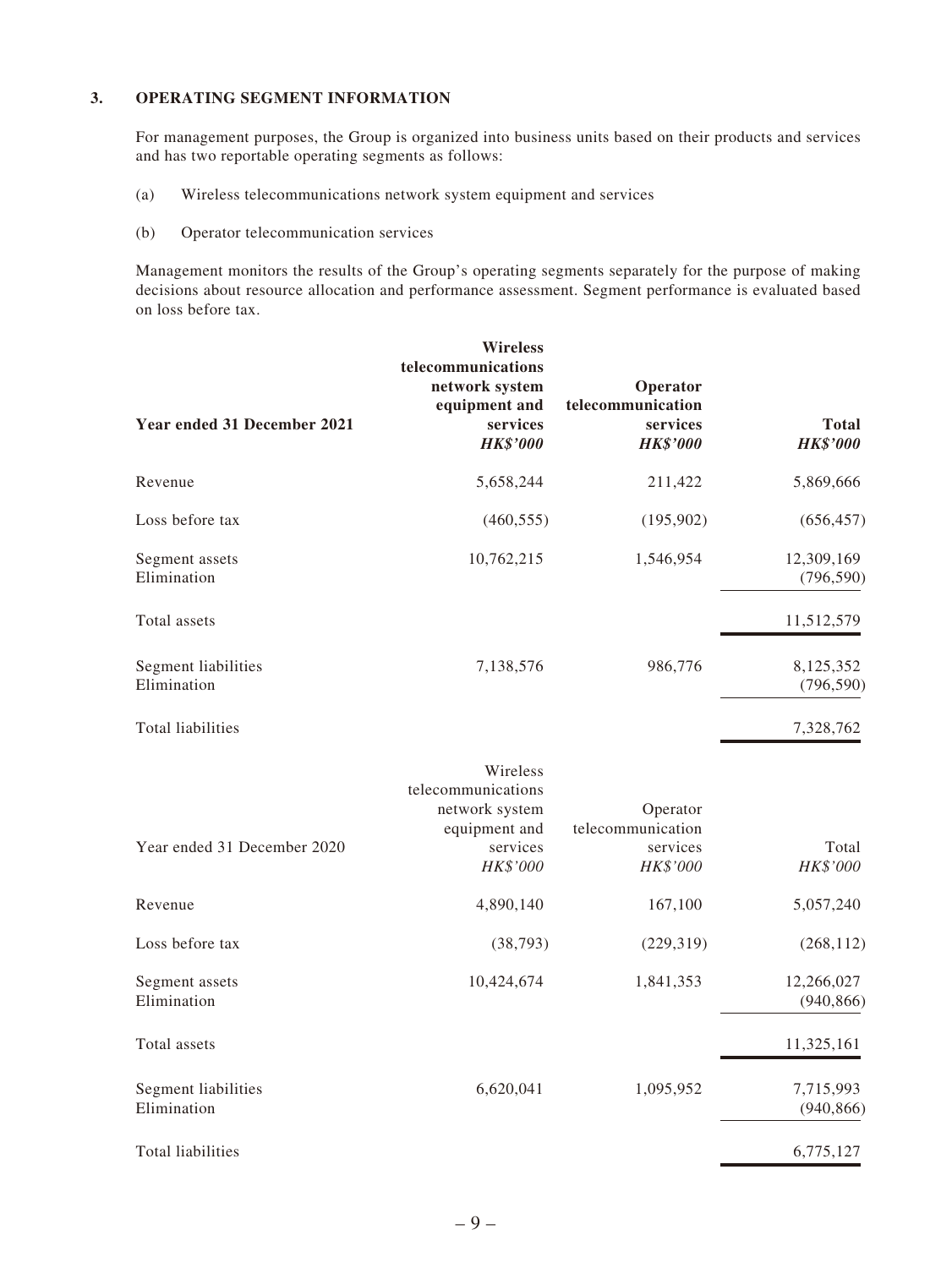#### **Geographical information**

#### *(a) Revenue from external customers*

|                                       | 2021            | 2020      |
|---------------------------------------|-----------------|-----------|
|                                       | <b>HK\$'000</b> | HK\$'000  |
| Mainland China                        | 4,061,715       | 3,642,695 |
| Other countries/areas in Asia Pacific | 892,888         | 705,940   |
| Americas                              | 593,214         | 393,318   |
| European Union                        | 263,916         | 282,179   |
| Middle East                           | 28,130          | 19,406    |
| Other countries                       | 29,803          | 13,702    |
|                                       | 5,869,666       | 5,057,240 |

The revenue information above is based on the locations of the customers.

#### *(b) Non-current assets*

|                                  | 2021<br><b>HK\$'000</b> | 2020<br>HK\$'000 |
|----------------------------------|-------------------------|------------------|
| Mainland China                   | 1,758,979               | 1,286,932        |
| Lao People's Democratic Republic | 1,490,117               | 1,768,033        |
| Other countries/regions          | 45,531                  | 41,585           |
|                                  | 3,294,627               | 3,096,550        |

#### **Information about major customers**

Revenue of approximately HK\$1,520,754,000 (2020: HK\$1,059,345,000), HK\$577,141,000 (2020: HK\$498,019,000) and HK\$493,095,000 (2020: HK\$453,786,000) was derived from 3 major customers, which accounted for 25.9% (2020: 20.9%), 9.8% (2020: 9.8%) and 8.4% (2020: 9.0%) of the total revenue of the Group, respectively.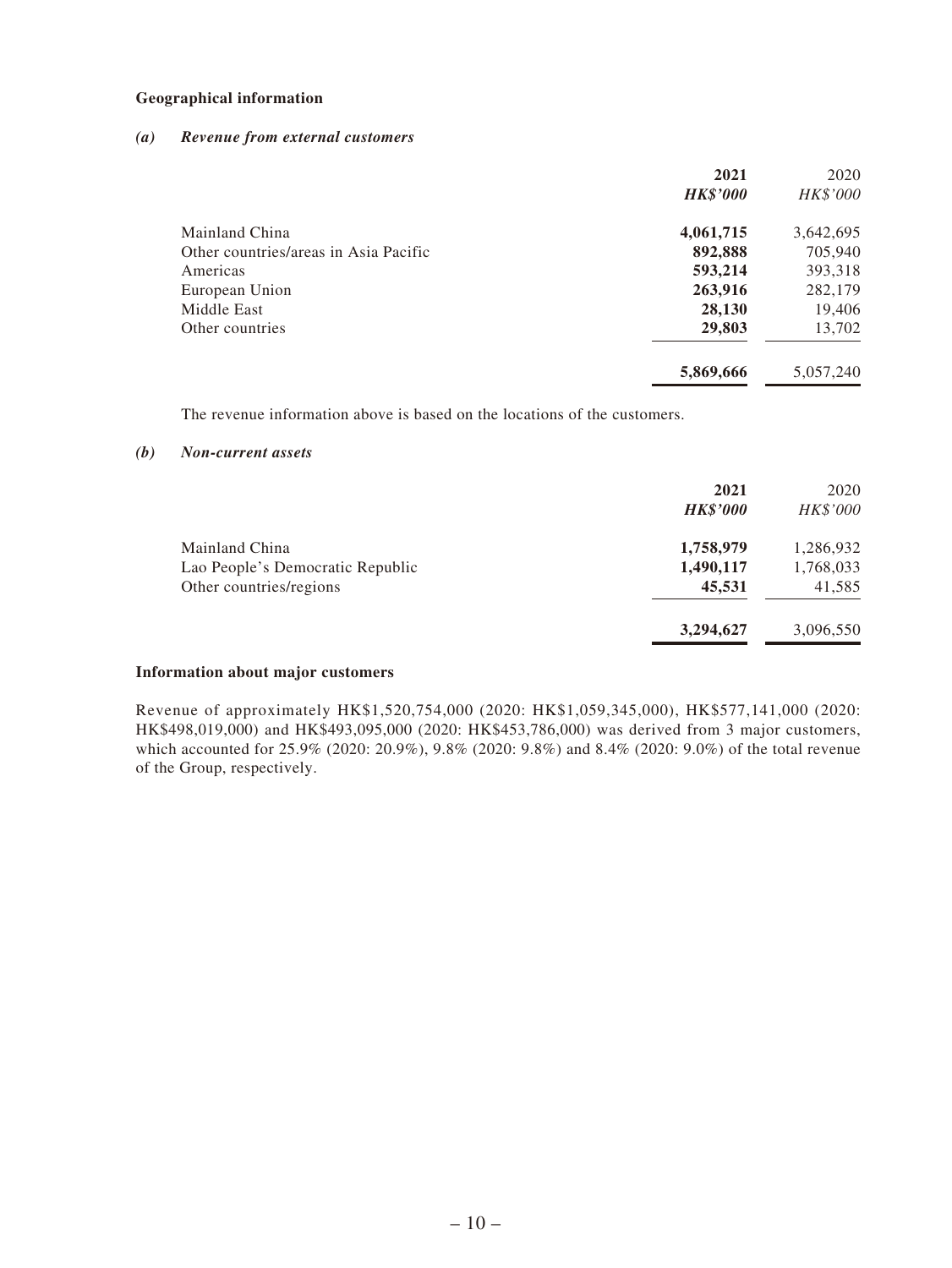#### **4. REVENUE, OTHER INCOME AND GAINS**

Revenue represents the net invoiced value of goods sold and services rendered during the year, net of value-added tax (the "VAT"), and after allowances for returns and trade discounts. All significant intragroup transactions have been eliminated on consolidation.

An analysis of revenue is as follows:

|                                                                    | 2021            | 2020      |
|--------------------------------------------------------------------|-----------------|-----------|
|                                                                    | <b>HK\$'000</b> | HK\$'000  |
| <b>Revenue</b>                                                     |                 |           |
| Manufacture and sale of wireless telecommunications network system |                 |           |
| equipment and provision of related installation services           | 5,658,244       | 4,883,239 |
| Maintenance services                                               |                 | 6,901     |
| Provision of operator telecommunication services                   | 211,422         | 167,100   |
|                                                                    | 5,869,666       | 5,057,240 |
| Revenue from contracts with customers                              |                 |           |
|                                                                    | 2021            | 2020      |
|                                                                    | <b>HK\$'000</b> | HK\$'000  |
| <b>Types of customers</b>                                          |                 |           |
| PRC state-owned telecommunication operator groups                  | 2,590,990       | 2,011,150 |
| Other customers                                                    | 3,278,676       | 3,046,090 |
| Total revenue from contracts with customers                        | 5,869,666       | 5,057,240 |
|                                                                    | 2021            | 2020      |
|                                                                    | <b>HK\$'000</b> | HK\$'000  |
| Timing of revenue recognition                                      |                 |           |
| Goods transferred at a point in time                               | 5,658,244       | 4,883,239 |
| Services transferred over time                                     | 211,422         | 174,001   |
| Total revenue from contracts with customers                        | 5,869,666       | 5,057,240 |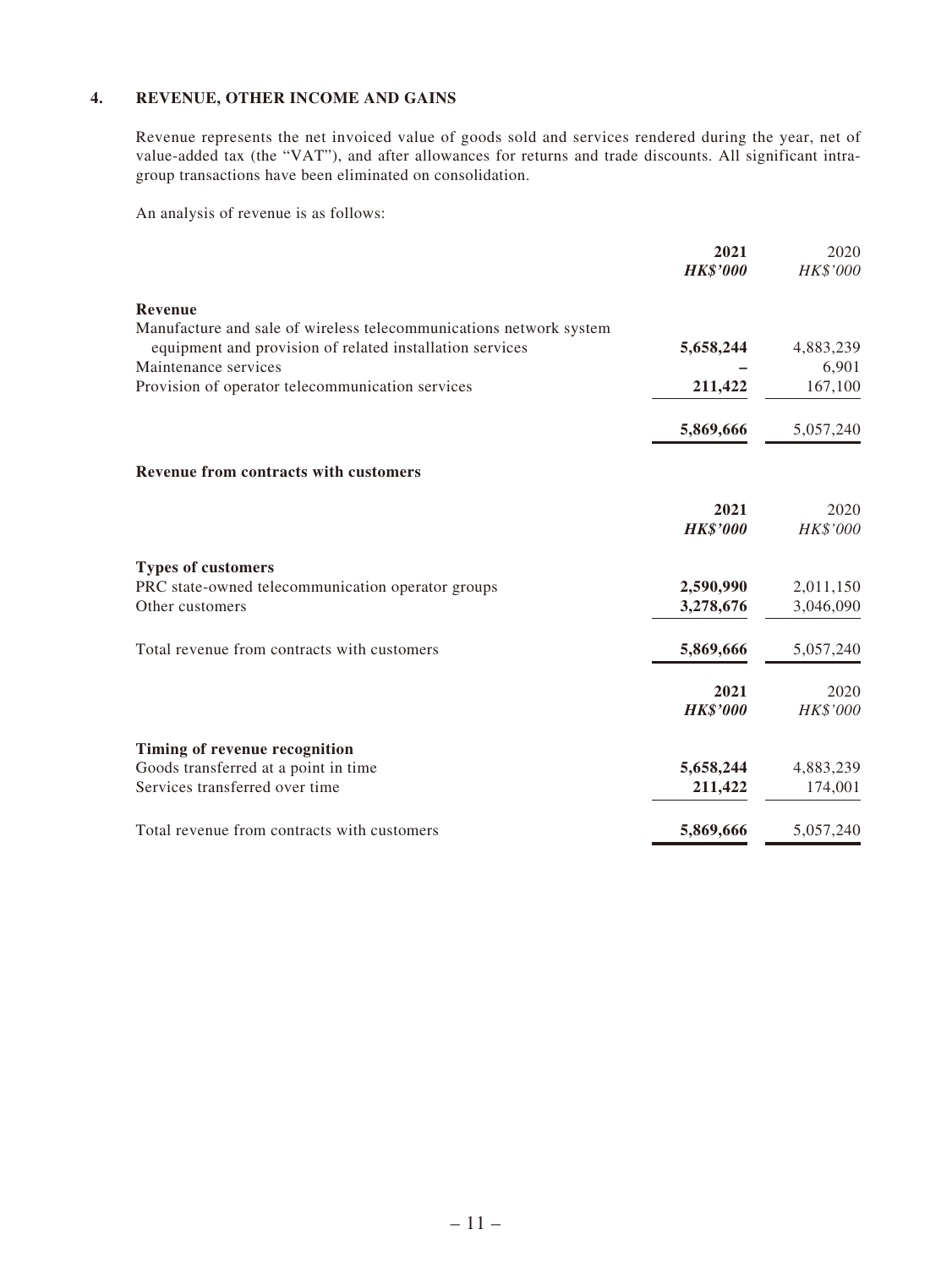An analysis of other income and gains is as follows:

|                                                                            | 2021            | 2020     |
|----------------------------------------------------------------------------|-----------------|----------|
|                                                                            | <b>HK\$'000</b> | HK\$'000 |
| Other income and gains                                                     |                 |          |
| Bank interest income                                                       | 28,685          | 20,134   |
| Government subsidies <sup>#</sup>                                          | 72,270          | 120,933  |
| VAT refunds $^{**}$                                                        | 6,377           | 12,574   |
| Gain on disposal of items of property, plant and equipment                 | 7,117           | 5,300    |
| Gross rental income                                                        | 14,004          | 9,671    |
| Penalty income                                                             | 3,563           | 4,070    |
| Scrapped and recycled items sales                                          | 1,785           | 2,511    |
| Gain on equity investments designated at fair value through profit or loss | 27,564          | 590      |
| Technical services income                                                  | 25,563          | 5,182    |
| Others                                                                     | 6,392           | 2,477    |
|                                                                            | 193,320         | 183,442  |

# The government subsidies represent various cash payments and subsidies provided by the government authorities to the Group as encouragement to its technological innovation, intellectual property and investment of research and development. There are no unfulfilled conditions or contingencies relating to these subsidies.

## During the years ended 31 December 2020 and 2021, Comba Software Technology (Guangzhou) Limited ("Comba Software") and Comba Network Systems Company Limited ("Comba Network"), being designated as software enterprises, were entitled to VAT refunds on the effective VAT rate in excess of 3% after the payment of statutory net output VAT of 13%. Such VAT refunds were approved by the Guangzhou State Tax Bureau (廣州市國家稅務局) and received by Comba Software and Comba Network.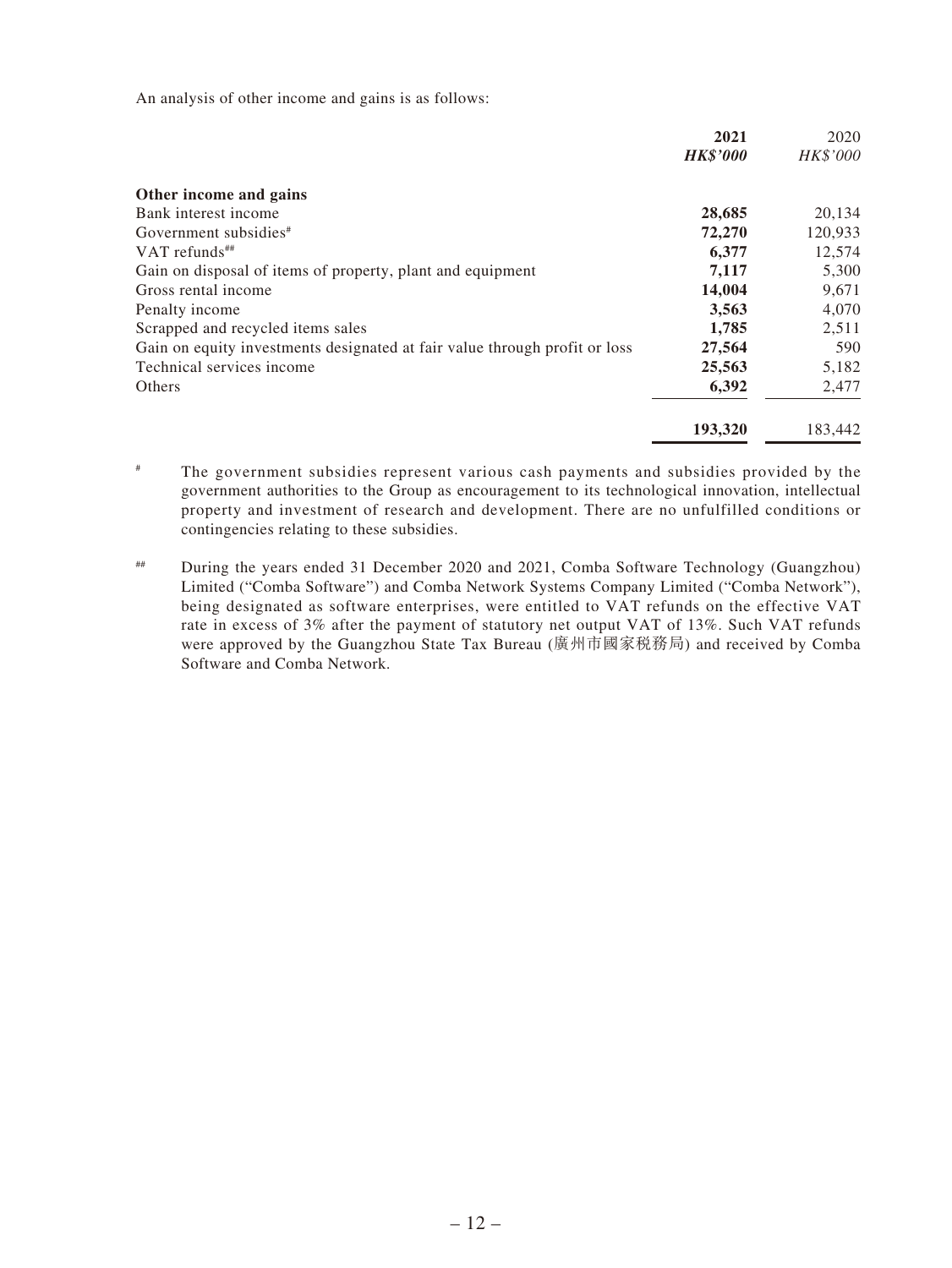#### **5. LOSS BEFORE TAX**

The Group's loss before tax is arrived at after charging/(crediting):

|                                                                             | 2021            | 2020      |
|-----------------------------------------------------------------------------|-----------------|-----------|
|                                                                             | <b>HK\$'000</b> | HK\$'000  |
| Cost of inventories sold and services provided                              | 4,195,798       | 3,511,731 |
| Depreciation of property, plant and equipment <sup>##</sup>                 | 213,701         | 203,821   |
| Depreciation of right-of-use assets                                         | 45,472          | 38,853    |
| Amortization of computer software and technology<br>and operating license## | 30,946          | 31,690    |
| Research and development expenses:                                          |                 |           |
| Deferred expenditure amortized                                              | 172,397         | 59,614    |
| Current year expenditure                                                    | 436,543         | 411,441   |
|                                                                             | 608,940         | 471,055   |
| Lease payments not included in the measurement of lease liabilities         | 12,778          | 12,717    |
| Auditor's remuneration                                                      | 3,571           | 4,461     |
| Employee benefit expense (including directors' remuneration)^:              |                 |           |
| Salaries and wages                                                          | 1,055,182       | 1,037,158 |
| Staff welfare expenses                                                      | 44,373          | 45,989    |
| Equity-settled share option expense                                         | 24,578          | 23,020    |
| Awarded share expenses                                                      | 27,667          | 9,619     |
| Pension scheme contributions (defined contribution schemes)*                | 70,013          | 41,057    |
|                                                                             | 1,221,813       | 1,156,843 |
| Net gain on equity investments designated at fair value                     |                 |           |
| through profit or loss                                                      | (27, 564)       | (590)     |
| Loss on fair value change of financial assets at fair value                 |                 |           |
| through profit or loss###                                                   | 4,154           | 3,847     |
| Exchange loss, net#                                                         | 20,860          | 23,042    |
| Write-down of inventories to net realizable value                           | 231,617         | 84,427    |
| Impairment of trade receivables and notes receivable###                     | 257,317         | 81,465    |
| Provision for product warranties                                            | 20,358          | 24,427    |
| (Reversal)/impairment of financial assets included in prepayments,          |                 |           |
| other receivables and other assets###                                       | (4,219)         | 8,737     |
| Gain on disposal of items of property, plant and equipment                  | (7, 117)        | (5,300)   |
| Loss on fair value change of redeemable preferred shares in                 |                 |           |
| a subsidiary###                                                             | 6,509           |           |
| Impairment of goodwill****                                                  | 10,304          |           |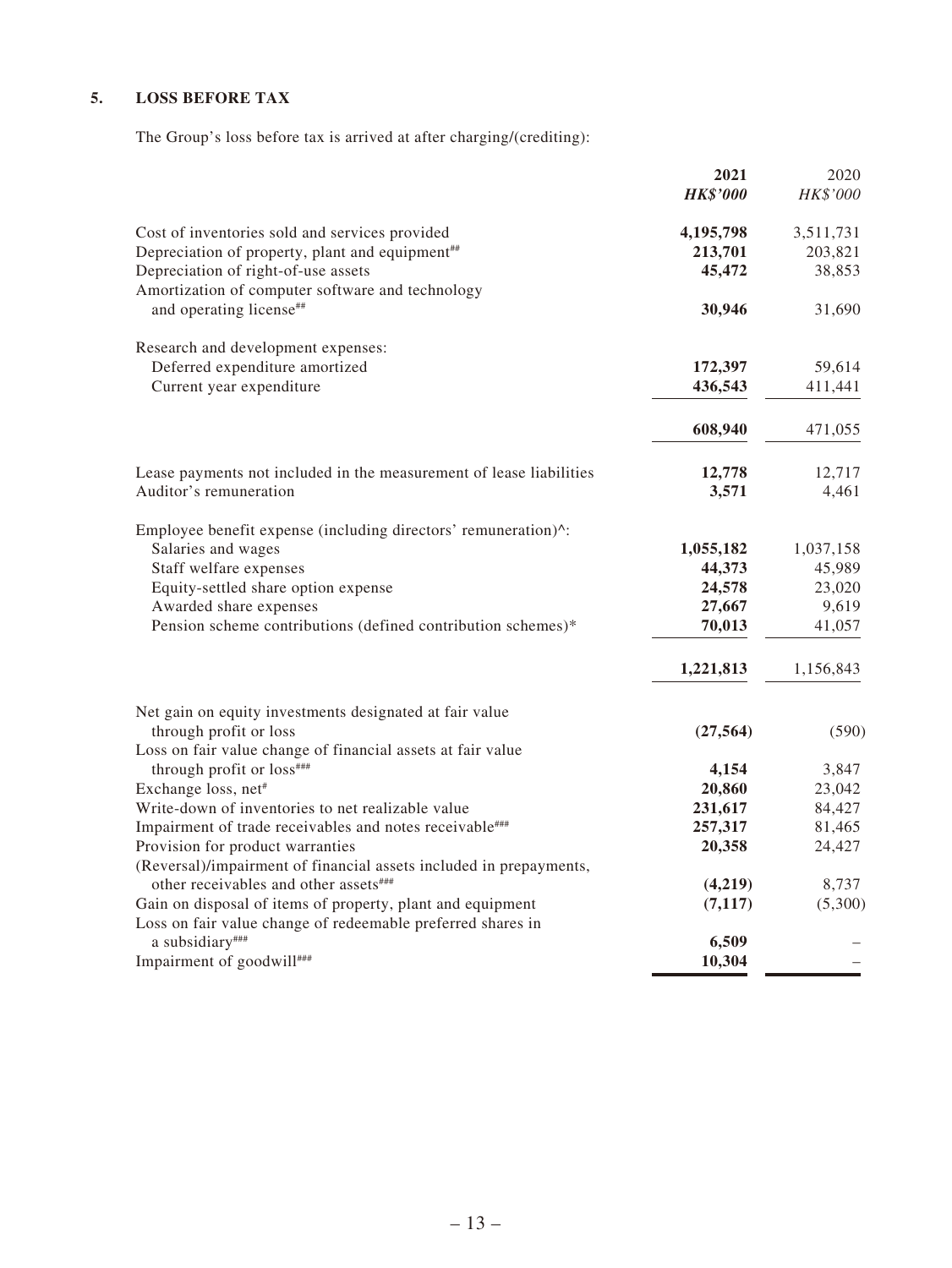- \* At 31 December 2021, the Group had no forfeited contributions available to reduce its contributions to the pension schemes in future years (2020: Nil).
- ^ Staff costs capitalized into deferred development costs amounting to HK\$68,343,000 (2020: HK\$64,586,000) have not been included in the employee benefit expense.
- # Net exchange loss is included in "Administrative expenses" in the consolidated statement of profit or loss.
- ## The depreciation of certain property, plant and equipment and amortization of operating license amounting to HK\$127,803,000 (2020: HK\$120,395,000) and HK\$23,322,000 (2020: HK\$23,322,000) are included in "Other expenses" in the consolidated statement of profit or loss.
- ### Impairment of trade receivables and notes receivable, impairment of financial assets included in prepayments, other receivables and other assets, impairment of goodwill, loss on fair value change of financial assets at fair value through profit or loss and loss on fair value change of redeemable preferred shares in a subsidiary are included in "Other expenses" in the consolidated statement of profit or loss.

#### **6. FINANCE COSTS**

|                                             | 2021<br><b>HK\$'000</b> | 2020<br>HK\$'000 |
|---------------------------------------------|-------------------------|------------------|
| Interest on bank loans                      | 40,395                  | 65,112           |
| Interest on lease liabilities               | 3,264                   | 3,542            |
| Finance costs on factored trade receivables | 102                     | 565              |
| Others                                      |                         | 133              |
|                                             | 43,761                  | 69,352           |

#### **7. INCOME TAX**

No provision for Hong Kong profits tax has been made as the Group did not generate any assessable profits arising in Hong Kong during the year (2020: Nil). Taxes on profits assessable elsewhere have been calculated at the rates of tax prevailing in the jurisdictions in which the Group operates, based on existing legislation, interpretations and practices in respect thereof.

|                                                        | 2021<br><b>HK\$'000</b> | 2020<br>HK\$'000 |
|--------------------------------------------------------|-------------------------|------------------|
| Current – Charge for the year                          |                         |                  |
| Mainland China                                         | 9.044                   | 20,480           |
| Elsewhere                                              | 10,817                  | 13,391           |
| Current – underprovision/(overprovision) in prior year | 51                      | (5,025)          |
| Deferred                                               | (3,812)                 | (5,835)          |
| Total tax charge for the year                          | 16,100                  | 23,011           |

Under the relevant income tax law, the subsidiaries in Mainland China are subject to corporate income tax at a statutory rate of 25%, except for certain subsidiaries that entitled to the preferential tax rate of 15% based on the designation as High-New Technology Enterprises, on their respective taxable income during the year.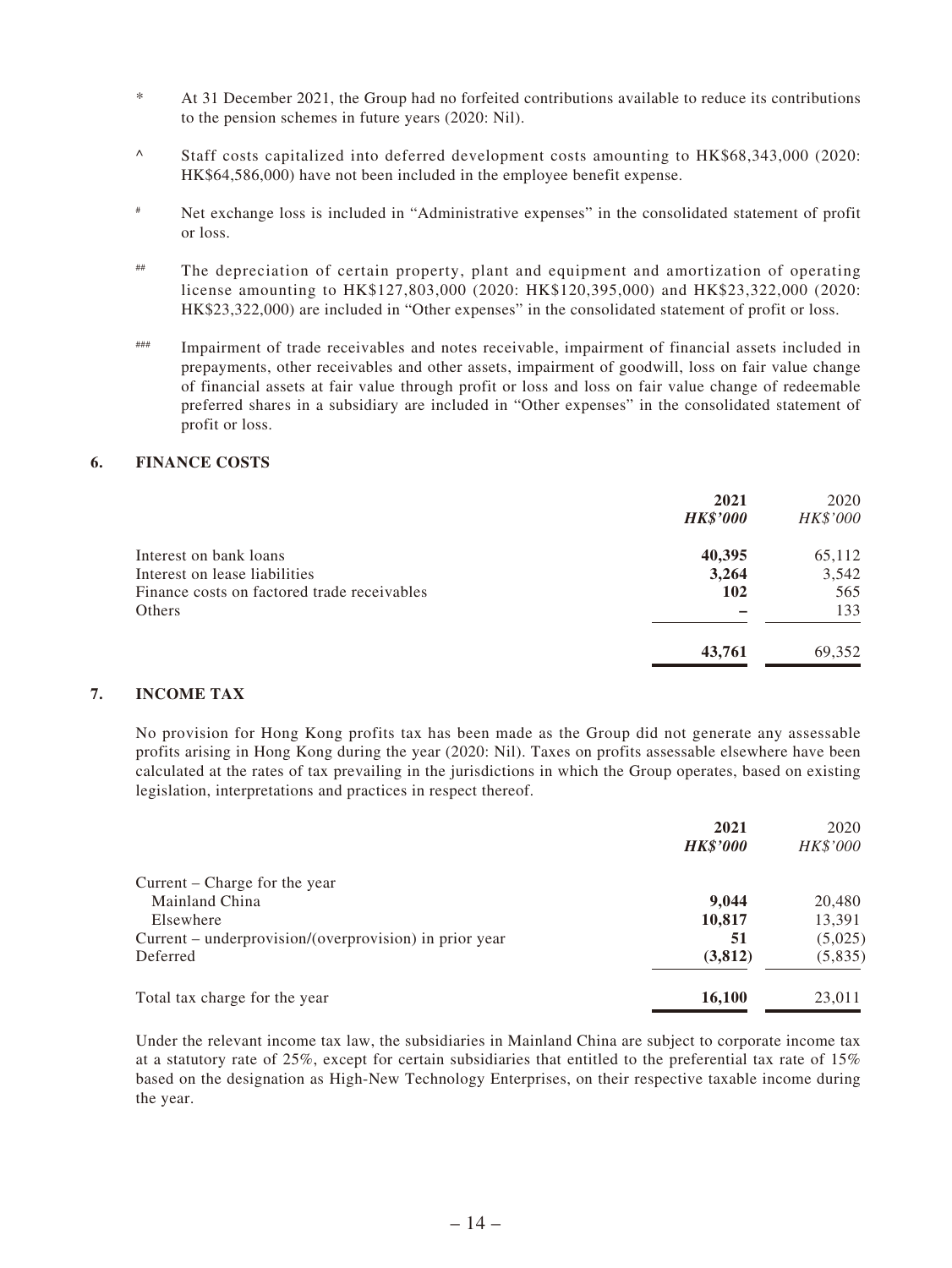#### **8. DIVIDENDS**

**10.** 

|                                                                                                                | 2021<br><b>HK\$'000</b> | 2020<br><b>HK\$'000</b> |
|----------------------------------------------------------------------------------------------------------------|-------------------------|-------------------------|
| Interim $-$ Nil (2020: HK0.7 cent) per ordinary share<br>Proposed final $-$ Nil (2020: Nil) per ordinary share |                         | 19.224                  |
|                                                                                                                |                         | 19.224                  |

#### **9. LOSS PER SHARE ATTRIBUTABLE TO ORDINARY EQUITY HOLDERS OF THE PARENT**

The calculation of the basic loss per share amounts is based on the loss for the year attributable to ordinary equity holders of the parent, and the weighted average number of ordinary shares of 2,764,908,000 (2020: 2,636,139,000) in issue during the year.

The calculation of the diluted loss per share amounts is based on the loss for the year attributable to ordinary equity holders of the parent. The weighted average number of ordinary shares used in the calculation is the number of ordinary shares in issue during the year, as used in the basic loss per share calculation, and the weighted average number of ordinary shares assumed to have been issued at no consideration on the deemed exercise or conversion of all dilutive potential ordinary shares into ordinary shares.

No adjustment has been made to the basic loss per share amounts presented for the year ended 31 December 2021 in respect of a dilution as the impact of the share options had an anti-dilutive effect on the basic loss per share amounts presented.

The calculations of basic and diluted loss per share are based on:

| 2021            | 2020<br>HK\$'000                                                |
|-----------------|-----------------------------------------------------------------|
|                 |                                                                 |
|                 |                                                                 |
|                 |                                                                 |
|                 | (194, 104)                                                      |
|                 | Number of shares                                                |
| 2021            | 2020                                                            |
|                 |                                                                 |
|                 |                                                                 |
| 2,764,908,000   | 2,636,139,000                                                   |
|                 |                                                                 |
|                 |                                                                 |
| 2021            | 2020                                                            |
| <b>HK\$'000</b> | HK\$'000                                                        |
|                 | 315,394                                                         |
|                 | 71,857                                                          |
| 58,570          | 68,573                                                          |
| 493,566         | 538,946                                                         |
| 353,903         | 281,042                                                         |
|                 | 1,275,812                                                       |
|                 | <b>HK\$'000</b><br>(592, 567)<br>395,762<br>54,534<br>1,356,335 |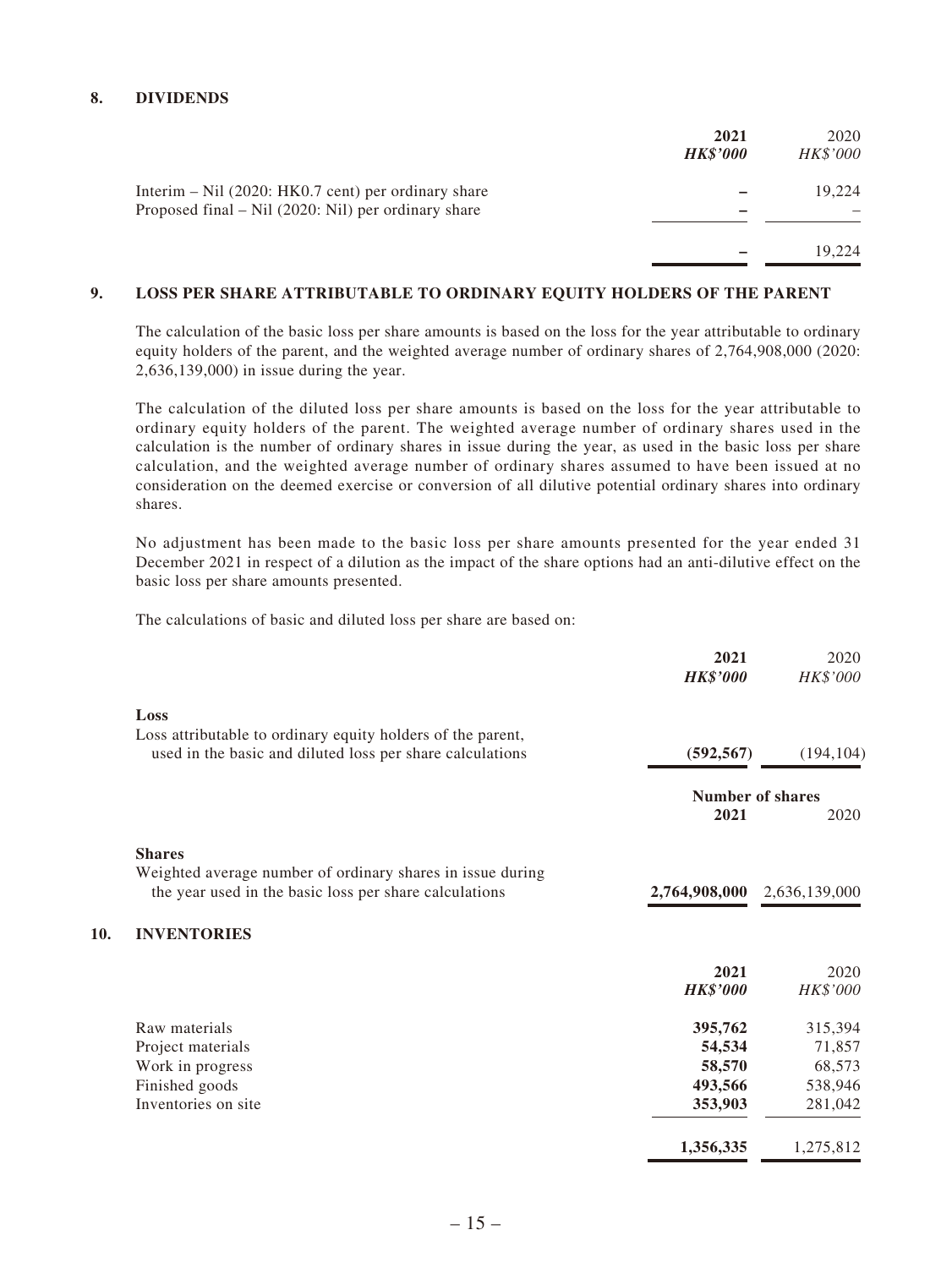#### **11. TRADE RECEIVABLES**

|                                 | 2021<br><b>HK\$'000</b> | 2020<br>HK\$'000        |
|---------------------------------|-------------------------|-------------------------|
| Trade receivables<br>Impairment | 4,852,632<br>(723, 496) | 4,679,771<br>(548, 872) |
|                                 | 4,129,136               | 4,130,899               |

The Group's trading terms with its customers are mainly on credit. The credit period is generally 3 months, except for certain customers which are granted with a longer credit term. The balances also include retention money, which is for assurance that the product and services comply with agreed-upon specifications, of approximately 10% to 20% of the total contract sum of each project and are generally receivable after final certification of products by customers, which would be performed 6 to 12 months after sale. The credit terms for major customers are reviewed regularly by senior management. The Group seeks to maintain strict control over its outstanding receivables and has a credit control department to minimize the credit risk. Overdue balances are reviewed regularly by senior management. The Group does not hold any collateral or other credit enhancements over these balances. Trade receivables are noninterest-bearing.

An ageing analysis of the trade receivables as at the end of the reporting period, based on the invoice date and net of loss allowance, is as follows:

|                          | 2021            | 2020       |
|--------------------------|-----------------|------------|
|                          | <b>HK\$'000</b> | HK\$'000   |
| Within 3 months          | 2,137,743       | 1,630,971  |
| 4 to 6 months            | 533,755         | 467,199    |
| 7 to 12 months           | 609,352         | 625,451    |
| More than 1 year         | 1,571,782       | 1,956,150  |
|                          | 4,852,632       | 4,679,771  |
| Provision for impairment | (723, 496)      | (548, 872) |
|                          | 4,129,136       | 4,130,899  |

The movements in the loss allowance for impairment of trade receivables are as follows:

|                                     | 2021<br><b>HK\$'000</b> | 2020<br>HK\$'000 |
|-------------------------------------|-------------------------|------------------|
| At beginning of year                | 548,872                 | 469,562          |
| <b>Impairment</b> losses            | 255,279                 | 82,008           |
| Amount written off as uncollectible | (95, 721)               | (2,939)          |
| Exchange realignment                | 15,066                  | 241              |
| At end of year                      | 723,496                 | 548,872          |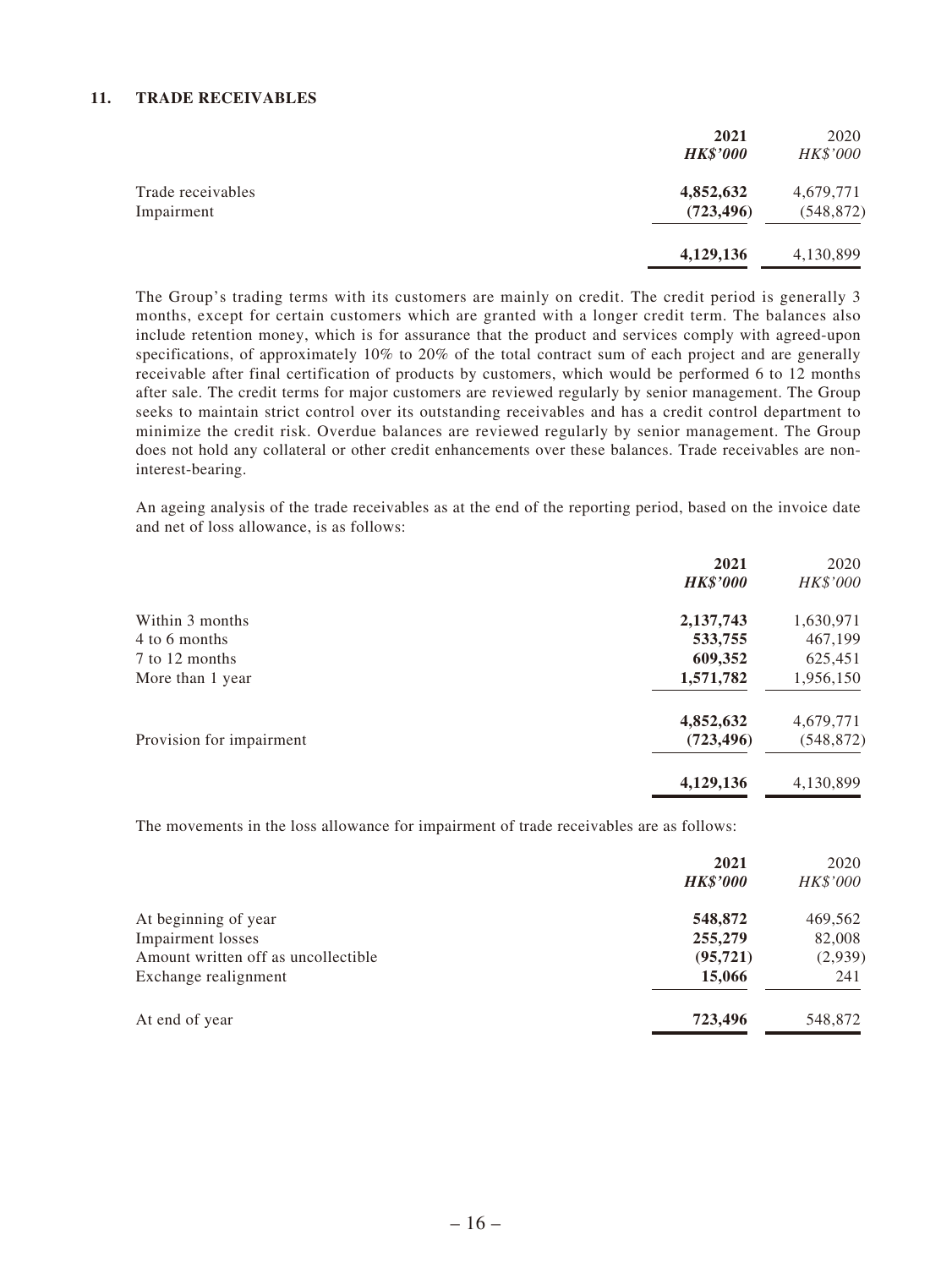#### **12. TRADE AND BILLS PAYABLES**

An ageing analysis of the trade and bills payables as at the end of the reporting period, based on the invoice date, is as follows:

|                  | 2021            | 2020      |
|------------------|-----------------|-----------|
|                  | <b>HK\$'000</b> | HK\$'000  |
| Within 3 months  | 2,429,952       | 2,085,758 |
| 4 to 6 months    | 695,099         | 622,696   |
| 7 to 12 months   | 576,699         | 423,889   |
| More than 1 year | 843,099         | 898,482   |
|                  | 4,544,849       | 4,030,825 |

The trade payables are non-interest-bearing and are normally settled within a period of 3 months and are extendable to a longer period.

#### **13. INTEREST-BEARING BANK BORROWINGS**

|                                    | 2021<br><b>HK\$'000</b> | 2020<br>HK\$'000 |
|------------------------------------|-------------------------|------------------|
| Analyzed into:                     |                         |                  |
| Bank loans repayable               |                         |                  |
| Within 1 year or on demand         | 644,739                 | 972,173          |
| In the 2nd year                    | 160,000                 | 410,300          |
| In the 3rd to 5th years, inclusive | 640,000                 |                  |
|                                    | 1,444,739               | 1,382,473        |

As at 31 December 2021, loans denominated in Hong Kong dollars and RMB amounted to HK\$1,255,975,000 (2020: HK\$1,285,100,000) and HK\$188,764,000 (2020: HK\$97,373,000), respectively.

The carrying amounts of the Group's interest-bearing bank borrowings approximate to their fair values.

The Company and six of its wholly-owned subsidiaries, namely Comba Telecom Systems Investments Limited, Comba Telecom Systems Limited, Praises Holdings Limited, Comba Telecom Limited, Comba Telecom Systems (Guangzhou) Limited and Comba Telecom Technology (Guangzhou) Limited were parties to the bank loans acting as guarantors, to guarantee punctual performance of the obligations under the loan facilities.

As at 31 December 2021 and 2020, certain bank loans carried floating rate at Hong Kong Interbank Offered Rate ("HIBOR") plus a margin per annum. Bank loans as at 31 December 2021 bear interest at rates ranging from 1.45% to 3.80% (2020: from 3.05% to 3.10%) per annum.

#### **14. EVENTS AFTER THE REPORTING PERIOD**

No significant events occurred after the end of the reporting period and up to the date of approval of the financial statements.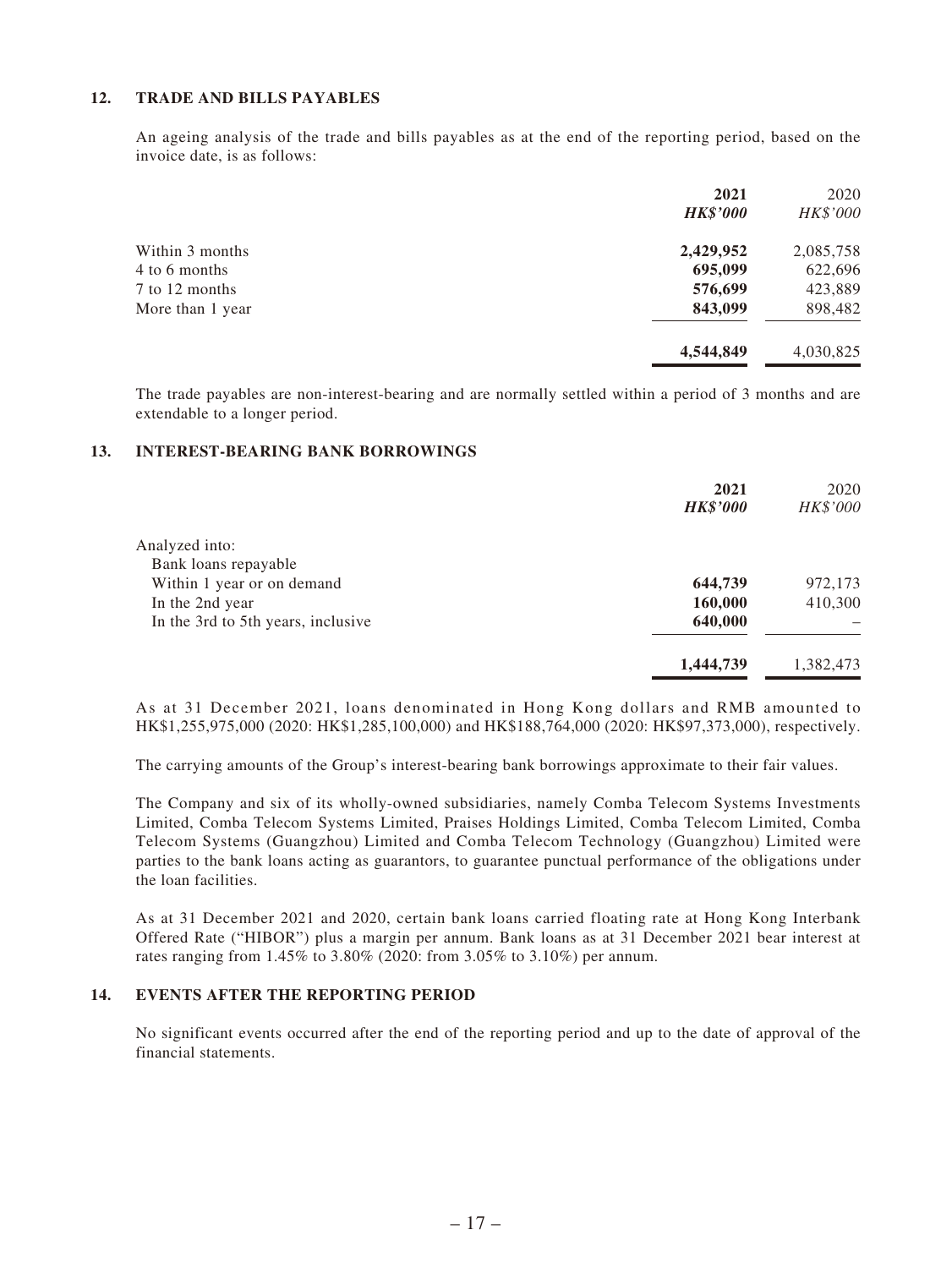### **ANNUAL GENERAL MEETING**

The annual general meeting (the "AGM") of the Company will be held at 11:00 a.m. on 30 May 2022 at 611 East Wing, No. 8 Science Park West Avenue, Hong Kong Science Park, Tai Po, Hong Kong.

For the purpose of determining shareholders' entitlements to attend and vote at the AGM, the register of members of the Company will be closed from 25 May 2022 to 30 May 2022 (both days inclusive), during which period no transfer of shares will be registered. The record date for determination of entitlements of the shareholders to attend and vote at the AGM will be on 30 May 2022. Shareholders whose names appear on the register of members of the Company on 30 May 2022 will be entitled to attend and vote at the AGM. In order to qualify for attending and voting at the AGM, all transfer documents accompanied by the relevant share certificates must be lodged with the Company's Hong Kong branch share registrar and transfer office, Computershare Hong Kong Investor Services Limited at Shops 1712-1716, 17/F, Hopewell Centre, 183 Queen's Road East, Wanchai, Hong Kong for registration no later than 4:30 p.m. on 24 May 2022. The Notice of AGM will be published on the website of Hong Kong Exchanges and Clearing Limited (http://www.hkexnews.hk) and the website of the Company (http://www.comba-telecom.com) in due course.

## **MANAGEMENT DISCUSSION AND ANALYSIS**

### **BUSINESS AND FINANCIAL REVIEW**

The Group recorded a loss attributable to owners of the parent company of HK\$592,567,000 during the Current Year. Owing to the prudent operation and financial principles consistently adopted by the Group and the impact of the pandemic, the recoverability of receivables was affected and provision for receivables of the Group for the Current Year shot up. The rapid technological development in the telecommunications industry resulted in an increase in provision for outdated, obsolete and sluggish inventories. In addition, in order to enhance its competitiveness, the Group has also increased its R&D expenditure in 5G technology and new products during the Current Year.

### **REVENUE**

The Group reported revenue amounting to HK\$5,869,666,000 (2020: HK\$5,057,240,000) for the Current Year, representing an increase of 16.1% over the year ended 31 December 2020 (the "Prior Year"). The increase in revenue was mainly attributable to the successful tender for centralized procurement of related antenna products of the three major domestic telecom operators and the expansion of overseas business during the Current Year, in particular, satisfactory results have been attained for products in respect of domestic antenna and subsystem business and the overseas networks.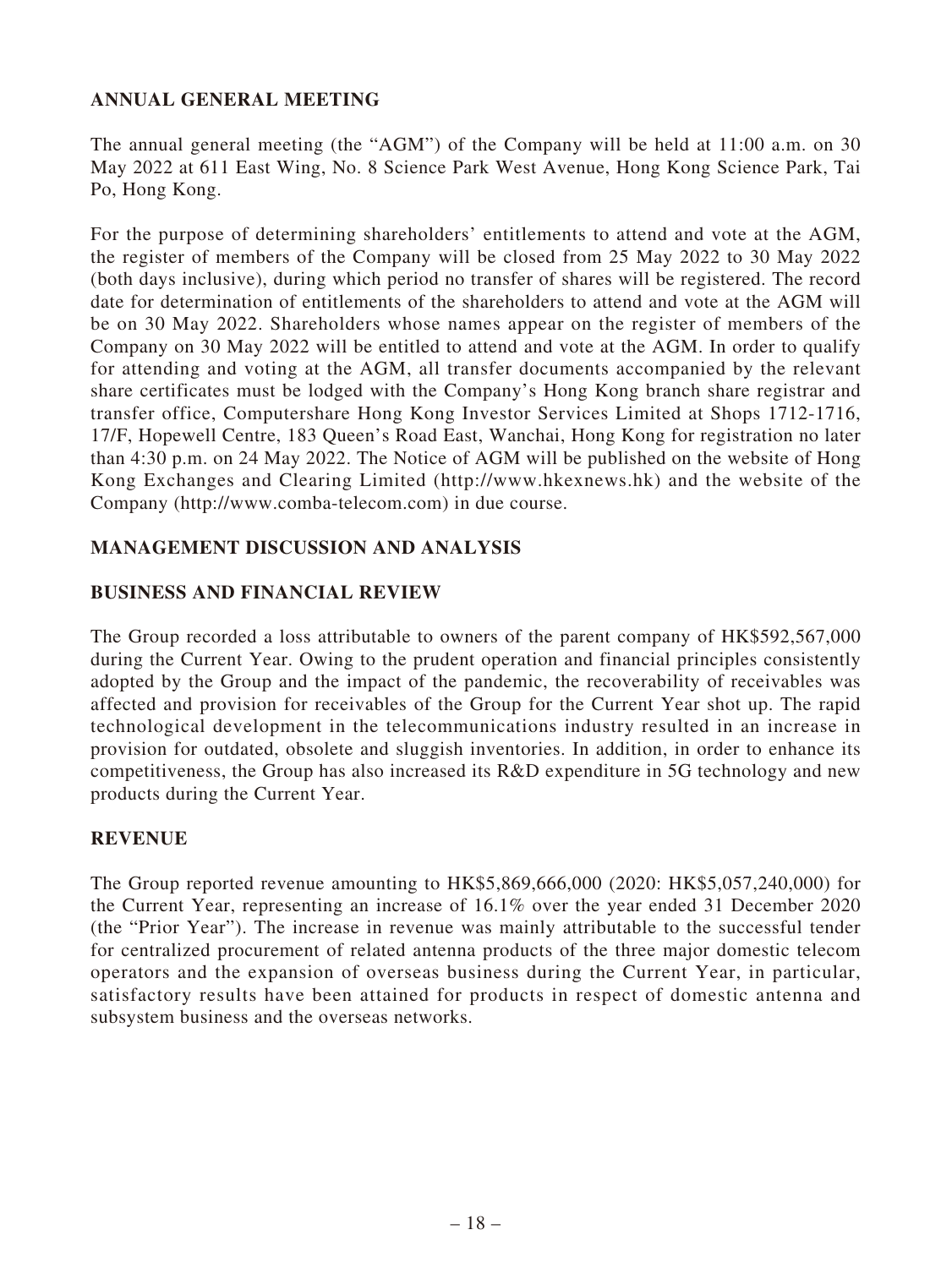### **By Customers**

During the Current Year, revenue generated from China Mobile Communications Corporation and its subsidiaries (collectively referred to as "China Mobile Group") was HK\$1,520,754,000 (2020: HK\$1,059,345,000), representing an increase of 43.6% over the Prior Year, accounting for 25.9% of the Group's revenue in the Current Year, compared with 20.9% in the Prior Year.

During the Current Year, revenue generated from China United Network Communications Group Company Limited and its subsidiaries (collectively referred to as "China Unicom Group") increased by 8.7% over the Prior Year to HK\$493,095,000 (2020: HK\$453,786,000), accounting for 8.4% of the Group's revenue in the Current Year, compared with 9.0% in the Prior Year.

During the Current Year, revenue generated from China Telecommunications Corporation and its subsidiaries (collectively referred to as "China Telecom Group") increased by 15.9% over the Prior Year to HK\$577,141,000 (2020: HK\$498,019,000), accounting for 9.8% of the Group's revenue in the Current Year, compared with 9.8% in the Prior Year.

During the Current Year, revenue from China Tower Corporation Limited ("China Tower") decreased by 3.8% to HK\$426,244,000 (2020: HK\$443,230,000) as compared to the corresponding period last year, and represented 7.3% of the Group's revenue in the Current Year, compared with 8.8% in the Prior Year.

During the Current Year, revenue from other domestic customers increased by 10.5% to HK\$643,514,000 (2020: HK\$582,582,000) and represented 11.0% (2020: 11.6%) of the Group's revenue.

On the international front, revenue generated from international customers and core equipment manufacturers increased by 7.8% in aggregate to HK\$1,997,497,000 (2020: HK\$1,853,178,000) for the Current Year, accounting for 34.0% (2020: 36.6%) of the Group's revenue in the Current Year. The increase was mainly due to the expansion of the Group's overseas business and the increase in sales of network products during the year.

During the Current Year, revenue from ETL Company Limited ("ETL"), a middle and smallsized operator in Laos and a non-wholly-owned subsidiary of the Group, grew by 26.5% to HK\$211,422,000 (2020: HK\$167,100,000), accounting for 3.6% (2020: 3.3%) of the Group's revenue in the Current Year. The main reason for the increase was the improvement in the business since the completion and full commercialization of the nationwide 4.5G network in Laos by ETL.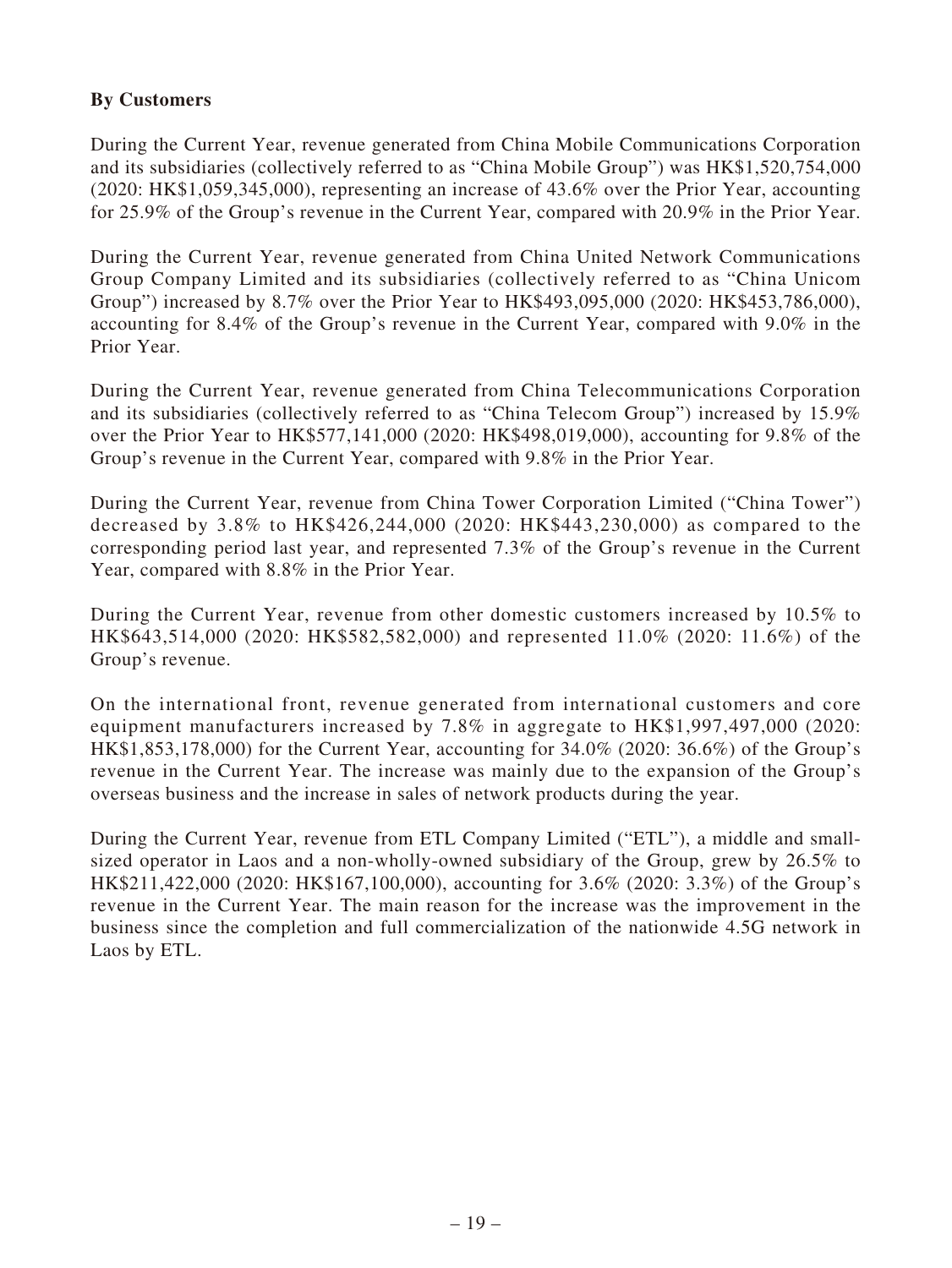### **By Businesses**

During the Current Year, revenue from the base station antennas and subsystems business increased by 34.0% over the Prior Year to HK\$2,416,328,000 (2020: HK\$1,802,940,000), accounting for 41.2% (2020: 35.7%) of the Group's revenue in the Current Year. The increase in revenue was mainly attributable to the fact that the Group acquired the centralized procurement projects of related 5G antenna products of major domestic telecom operators and completed the phasal launch and delivery of the awarded projects as scheduled during the year.

During the Current Year, revenue generated from the network system business increased by 2.1% over the Prior Year to HK\$1,248,949,000 (2020: HK\$1,223,557,000), accounting for 21.3% (2020: 24.2%) of the Group's revenue. The increase in revenue was mainly attributable to the continuous improvement in the overall operational efficiency of the Group's network system business segment after its restructuring and optimization, the good progress on the international new indoor coverage business as well as the expansion of vertical industrial application of Open RAN products and base station products which recorded satisfactory results.

During the Current Year, revenue from services increased by 6.8% over the Prior Year to HK\$1,704,335,000 (2020: HK\$1,595,379,000), accounting for 29.0% (2020: 31.5%) of the Group's revenue. The increase in revenue was mainly attributable to the fact that the Group optimized the servicing team and undertook higher quality construction projects.

# **GROSS PROFIT**

During the Current Year, the Group's gross profit decreased by 1.5% over the Prior Year to HK\$1,422,831,000 (2020: HK\$1,445,181,000). The gross profit margin was 24.2% in the Current Year (2020: 28.6%), down by 4.4 percentage points compared with the Prior Year. The decrease in the Group's gross profit margin during the Current Year was mainly attributable to the increase in provision for inventories and the prolonged impact of the COVID-19 pandemic on the global economy, which led to higher costs of operation, including the increase in costs as a result of the continuous rise in global bulk commodity prices, transportation fees and others and in turn a corresponding decrease in gross profit margin of some of its products. The Group will continue to launch new 5G products to maintain a stable gross profit margin and improve competitiveness.

### **RESEARCH AND DEVELOPMENT ("R&D") EXPENSES**

During the Current Year, R&D expenses increased significantly by 29.3% over the Prior Year to HK\$608,940,000 (2020: HK\$471,055,000), representing 10.4% (2020: 9.3%) of the Group's revenue, among which the amortization of the deferred R&D expenses was HK\$172,397,000 in the Current Year (2020: HK\$59,614,000). As 5G technology enters the stage of in-depth development, the prospects of new application scenarios and models are promising. In order to enhance the competitiveness of new 5G products, the Group increased its 5G-related R&D investments and promoted innovation continuously to capture business opportunities amidst the digitalization of the mobile telecommunications industry.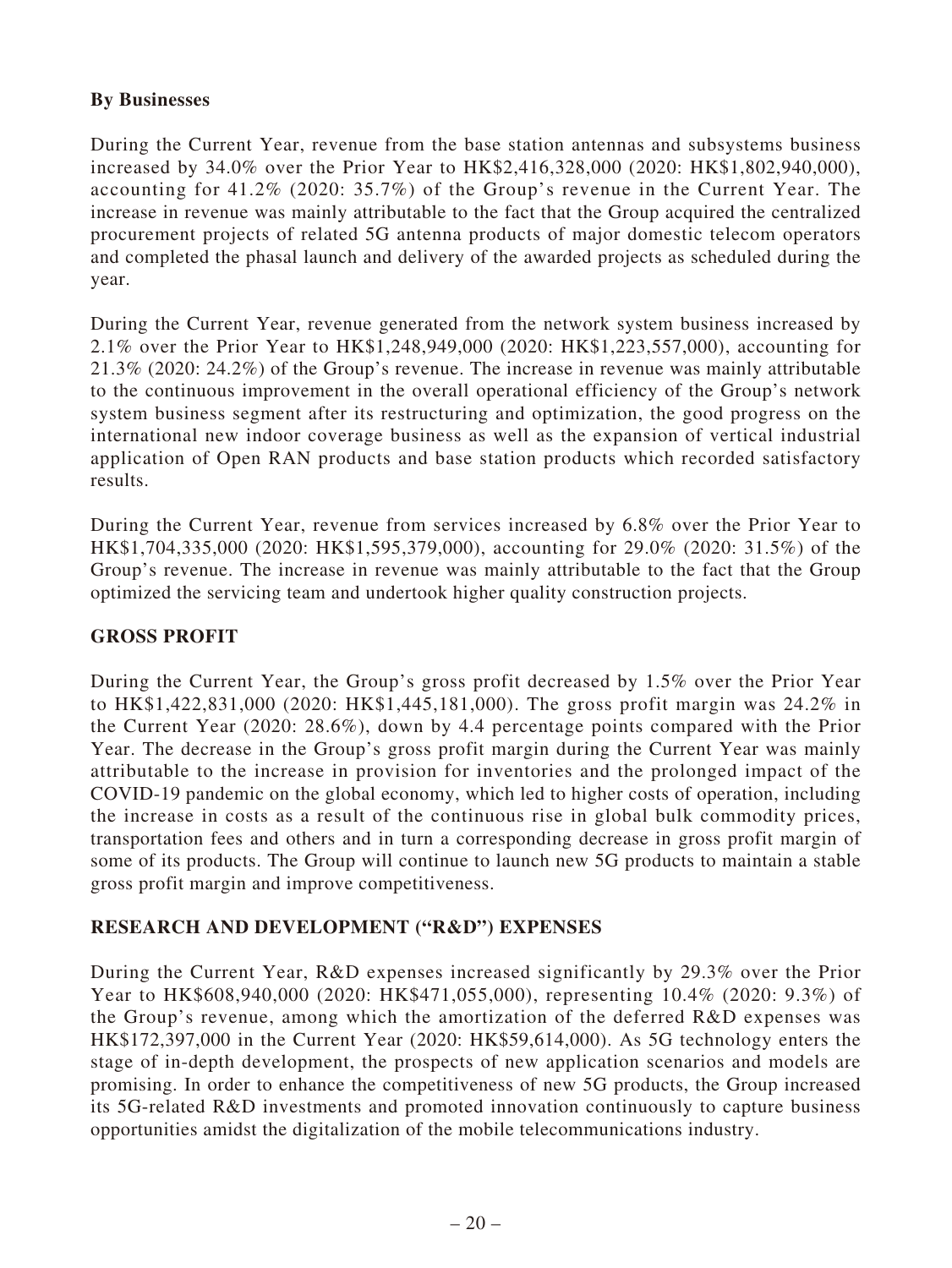# **SELLING AND DISTRIBUTION ("S&D") EXPENSES**

During the Current Year, S&D expenses increased by 10.2% over the Prior Year to HK\$597,546,000 (2020: HK\$542,321,000), representing 10.2% (2020: 10.7%) of the Group's revenue. In view of the Group's commitment to strengthening its business expansion, the relevant S&D expenses increased. The management expects such expenses to be improved to an optimal level in the future.

#### **ADMINISTRATIVE EXPENSES**

During the Current Year, administrative expenses increased by 5.2% over the Prior Year to HK\$601,073,000 (2020: HK\$571,519,000), representing 10.2% (2020: 11.3%) of the Group's revenue. The management expects that the strategy of optimizing the Group's organizational management structure on an ongoing basis will enhance the operational efficiency of the Company, and the expenses in this aspect will gradually improve to the most suitable level in the future.

#### **FINANCE COSTS**

During the Current Year, finance costs significantly decreased by 36.9% over the Prior Year to HK\$43,761,000 (2020: HK\$69,352,000), representing 0.7% (2020: 1.4%) of the Group's revenue. The decrease in finance costs was mainly due to the fact that the Group optimized the loan portfolio and the decrease in the interests arising from the lower market interest rates during the Current Year.

The management has constantly exercised prudence in managing credit risk and the level of bank borrowings as well as improving cash flows. To cope with the business growth, the management will pay close attention to the latest trends in the financing market, changes in interest rates and financial policies on the market, and arrange the most appropriate financing for the Group, in order to improve the structure of its debts and thereby reduce its financing costs.

In addition, the management has leveraged the difference between interest rate and foreign exchange rate among different countries to minimize finance costs. As at 31 December 2021, the gearing ratio of the Group, defined as total interest-bearing bank borrowings divided by total assets, was 12.5% compared with the gearing ratio of 12.2% as at 31 December 2020.

#### **OTHER EXPENSES**

During the Current Year, other expenses increased by 75.8% over the Prior Year to HK\$428,256,000 (2020: HK\$243,540,000), representing 7.3% (2020: 4.8%) of the Group's revenue. The increase in other expenses was mainly due to the increase in expenses in respect of receivables provision and others as a result of the impact of the pandemic on the recoverability of receivables and the goodwill of the Group's subsidiaries was impaired during the Current Year.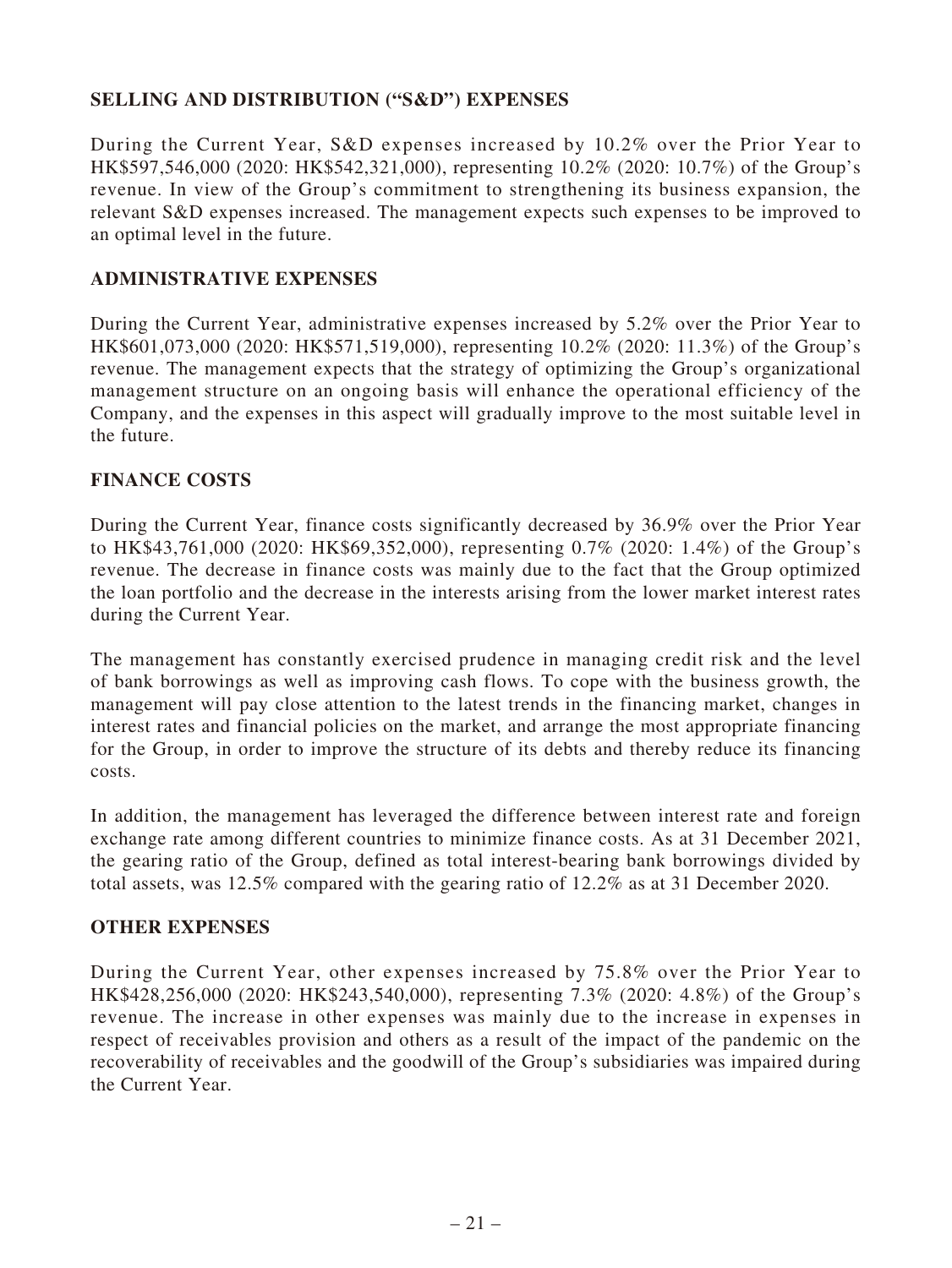# **OPERATING LOSS**

In summary, due to the increase in provision for receivables, provision for inventories and R&D expenses during the Current Year, the operating loss of the Group was HK\$619,664,000 (2020: operating loss of HK\$199,813,000).

# **TAX**

While the Group recorded a net loss for the Current Year, the Group's overall taxation charge amounted to HK\$16,100,000 (2020: HK\$23,011,000), which comprised an income tax expense of HK\$19,912,000 (2020: HK\$28,846,000) and a deferred tax credit of HK \$3,812,000 (2020: deferred tax credit of HK\$5,835,000), as a result of the taxable profit recorded by certain subsidiaries.

Details of reduced tax rates enjoyed by major operating subsidiaries are set out in note 9 to the consolidated financial statements.

### **LOSS**

During the Current Year, the loss attributable to owners of the parent of the Group (the "Loss") was HK\$592,567,000 (2020: Loss of HK\$194,104,000).

During the Current Year, the net loss from ETL (51% owned subsidiary of the Group) was HK\$192,905,000 while the net loss from ETL in the Prior Year was HK\$230,391,000.

### **DIVIDEND**

In view of the Group's operating results for the Current Year and its long-term future development and flexibility of its financial position, the Board does not recommend the payment of 2021 final dividend (2020: no payment of final dividend).

### **PROSPECTS**

The past 2021 was a year full of challenges. The upheaval and spread of pandemic worldwide have disrupted the normal economic activities and people's daily lives in various countries and regions around the globe. Meanwhile, the pandemic made us realize that the development of digital communication network plays a critical role in the society. With 5G entering a new stage, not only consumers will be benefitted from the new applications, enterprises and industries may as well gradually leverage the low-latency and high-reliability features of 5G networks to realise intellectual upgrade of industries, making 5G a more essential part in our daily lives.

Looking forward, while certain countries and regions advanced their in-depth 5G development towards more extensive coverage and multiple commercial uses, the Group will seize the opportunities arising from the development of indoor 5G networks by operators to promote the in-depth integration with vertical industries to the next level.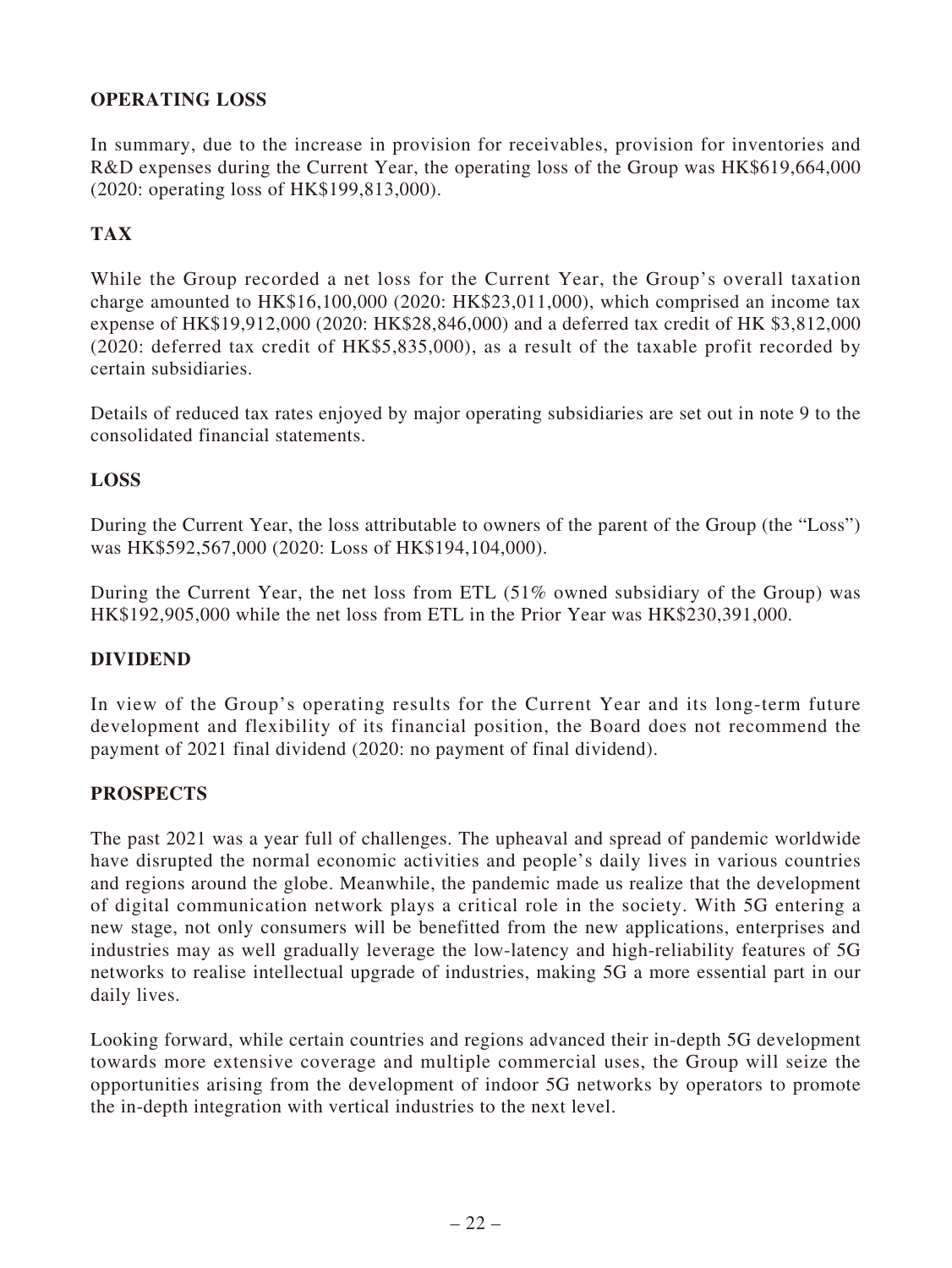#### **Products and Solutions**

#### *Base Station Antenna and Subsystems*

Leveraging its extensive experience in mobile telecommunication network construction and its supreme technology in the integration and miniaturisation of integrated multi-frequency and multisystem antenna developed over the years, the Group has a long-established leading position in the base station antenna market. It has been widely recognized by numerous domestic and overseas telecommunication network operators, equipment manufacturers and integrators, with antenna business presence in more than 100 countries and regions globally.

The deployment of the 5G-era network faces challenges such as limited antenna base station location spaces, and high cost of network construction and operation. This has set higher standards for multisystem integrated antenna. Following the technological development direction towards multi-frequency and multi-mode, integration and small and lightweight, the Group developed various base station antenna solutions in the 5G era that are applicable to different scenarios, such as the active 5G Massive MIMO antennas, 4G/5G convergent antenna product series, FDD ultra-multi-port multi-system shared antennas, and "A+P" integrated convergent antenna.

Leveraging the innovation of manufacturing processes and technologies, the Group has become highly competitive in the industry in terms of product performance indicators, volume, weight and product quality of highly integrated and complicated antennas. The major customer base of international market is gradually expanding with increased order size as compared to the Prior Period. The innovation-led 4G/5G(8TR) convergent antenna has become the mainstream solution for 5G network coverage. The 700M and 2.1G 5G base station antenna products in the domestic market have successively won the bids for certain antenna product projects of major telecom operators in Mainland China. In addition, the Group targeted the indoor coverage capacity of "5G broad indoor coverage" and introduced "innovative solutions of antenna for broad indoor coverage" and "innovative antenna and subsystem solution for 5G rail transit coverage" targeted to high-speed rail and tunnel coverage, which have commenced the large-scale application in various provinces in Mainland China.

#### *Network Product System Solutions*

Comba Network Systems Company Limited ("Comba Network"), an indirect subsidiary of the Company, is principally engaged in the manufacture and sale of wireless telecommunications network system equipment and provision of related comprehensive solutions. It currently focuses on R&D, manufacturing and sale of network system products, including macro cells, small cells, related extended & in-depth coverage solutions and Open RAN products as well as provision of network solutions for the 5G vertical industry.

Comba Network is the pioneer of small cells that possesses the fully independent R&D ability in software and hardware with general agreed-upon specifications for 4G/5G access network. Comba Network has diversified products with the depth and coverage capacity covering the entirely scenario-based high-power cells, micro cells, pico cells, femto cells and the co-constructing and sharing indoor coverage and Open RAN products in mobile telecommunication. In respect of 5G vertical industries, it provides fundamental networks and platform solutions catering to the specific needs and applications of the target industry, promotes the application and implementation of 5G in vertical industries such as industrial, mining and medical sectors and empowers the smart upgrade of the industries.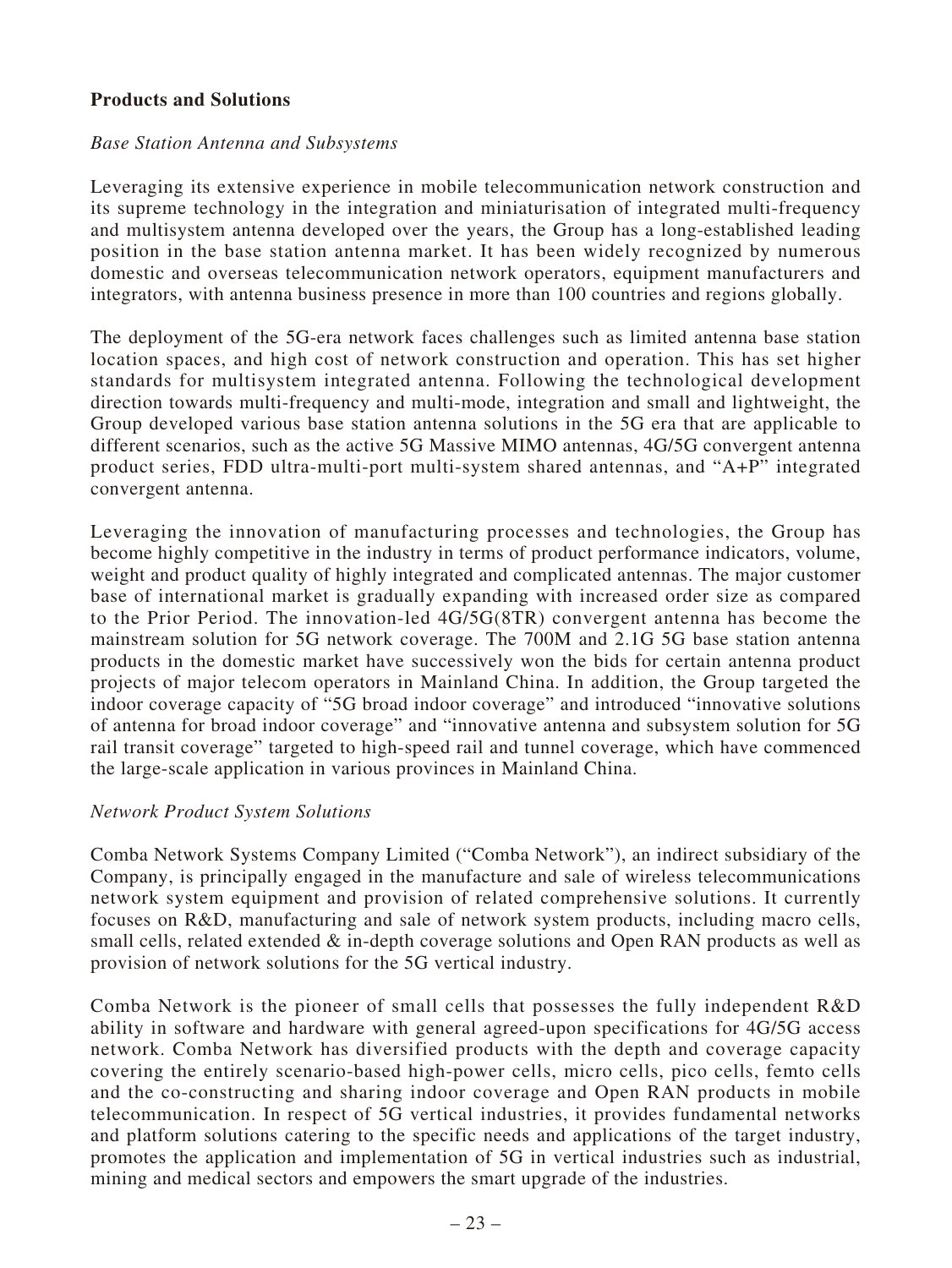Leveraging years of extensive experience in the design, development and deployment of radio frequency related products of mobile telecommunication, Comba Network has launched the standardized and platform-based high-power remote radio unit (RRU) product series, which has the advantage of supporting the advanced technologies such as multi-carrier and multi-mode, high efficiency and high capacity. This product series adopts ORAN Alliance's fronthaul gateway and thereby fulfills inter-connection and compatibility with the globally advanced manufacturers of base-band. Furthermore, Comba Network has entered into strategic cooperation with the leading integrators in the industry. During the Current Year, Comba Network has launched the industry's first two multi-mode Open RAN remote radio units (RRU) that respectively adopt Open RAN dual-frequency and tri-frequency design, thereby continuing to lead the technological innovation of the industry.

Comba Network's 5G small cell products have commenced commercial trial of the 5G products of the three major operators in more than ten provinces in Mainland China. In addition, certain projects for the commercial use of 5G small cells in various provinces have been contracted. The value and advantage of our low-cost and rapid 5G network construction are highly recognized by customers. Comba Network will actively participate in the centralized procurement of China Mobile's 5G extended small cells.

## **MARKET EXPANSION**

### **Operator Business in China**

During the Current Year, the three major operators launched the 5G commercial network in an orderly manner. Mainland China has the largest number of 5G macro cells and 5G users in the world. Its 5G development has entered a new stage of more in-depth deployment gradually. Following the large-scale deployment of the 5G mobile network by the three major telecom operators intensively, the construction of the 5G network faces new challenges. The width of network coverage has to be considered during network construction and the development of low- to mid-frequency 5G spectrum is underway in an orderly manner. The Group successfully won the bids for certain antenna product projects of major telecom operators in Mainland China, securing considerable market share in both sectors, which has shown the customers' full recognition of the Group and showcased the Group's technological capability, innovation ability, manufacturing ability and comprehensive strength in the antenna sector and has laid a solid foundation for achieving the targeted performance in antenna and subsystem for this year and next year.

Furthermore, the deployment of 5G indoor coverage was widely discussed, which further optimized the coverage of the 5G network. In the first quarter of 2021, the Group successfully deployed its ComFlex Pro solution for 3 Hong Kong, enabling visitors and employees in various major landmark buildings in Hong Kong, China to enjoy 5G services seamlessly. The Group will continue to give full play to its R&D strengths developed over the years. In addition, it will continue to provide comprehensive business support to customers.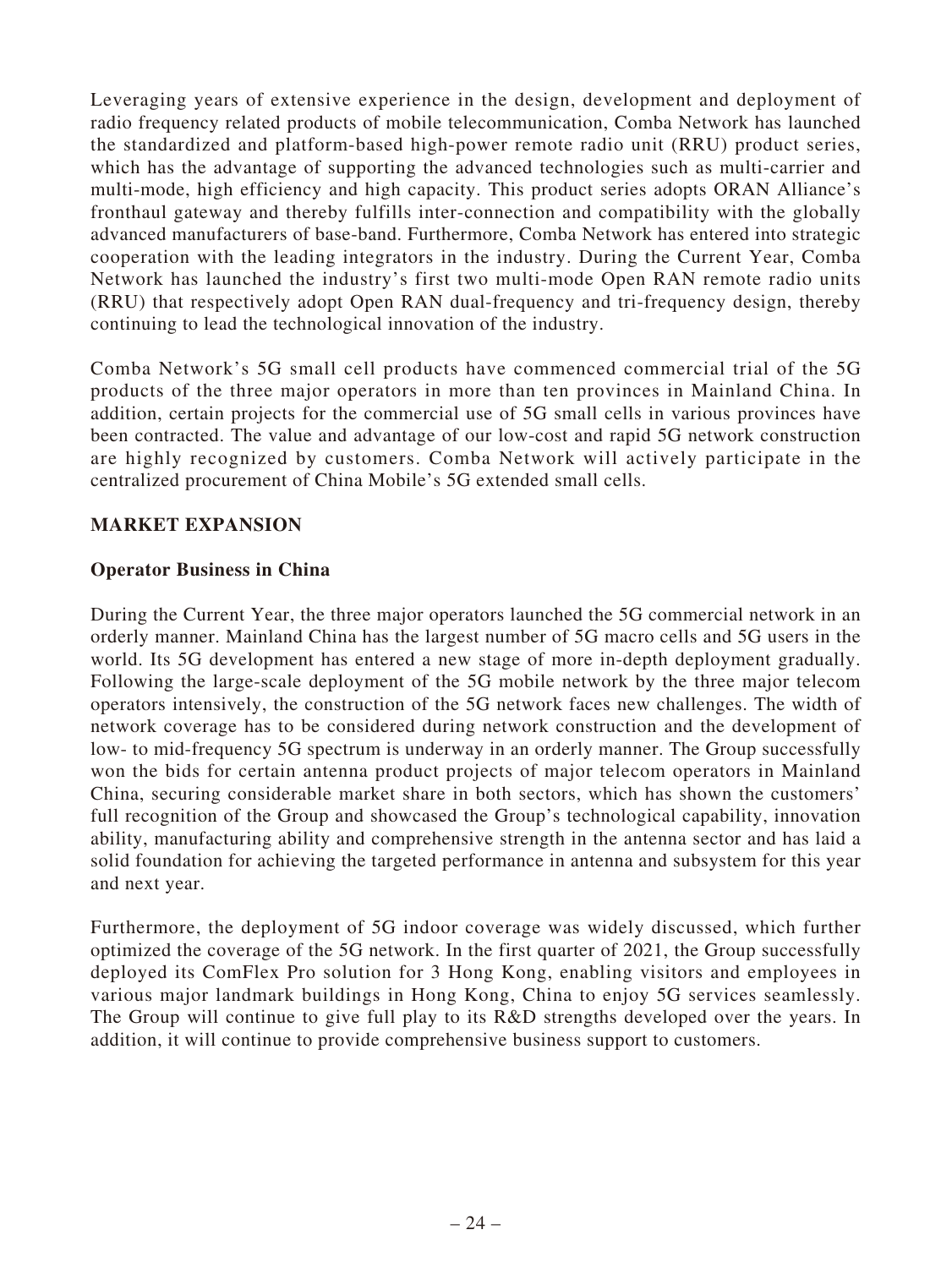### **International Business**

The Group's international marketing platform expands the overseas market actively by exploring customer demands, developing the target markets, developing new products and maintaining competitiveness of products. The Group achieved satisfactory results in the international business during the Current Year by capitalizing on its comprehensive strengths in product and technology. The Group will continue the steady cooperation with international mobile operators and globally leading telecom core equipment manufacturers for network construction in key regions. Apart from offering advanced 5G application solution to customers globally, it will tap into the demand for 4G massive network construction in various countries or regions in the world with imbalanced network development, so as to strengthen its position in the global market continuously. Meanwhile, the Group will continue to expand the Open RAN ecosystem, seek strategic partners, explore sales channels and conduct joint product R&D with an aim of promoting the growth of Open RAN business.

#### **New Business**

The three major applications for 5G, namely enhancement of mobile broadband, large-scale internet of things, and ultra-reliable and low latency communication, will bring revolutionary changes to the mode of production and people's lifestyle in the future. During the Current Year, the Group continued to explore areas such as "5G+vertical industry applications" and promoted the effective integration of 5G technology with various aspects of intelligent manufacturing, including intelligent manufacturing workshop, flexible production lines and intelligent machinery. For instance, the Group made technological breakthroughs in the "5G+Mobile Robot" product series, established the AGV mainstream car model series and commenced the related pilot projects. In the future, the Group will actively develop related innovative business and strive to make contributions to its business results.

### **CONCLUSION**

In the past year, despite the upheaval and spread of pandemic worldwide, global economic activities managed to slowly recover, while 5G network construction resumed in an orderly manner. The Group will continue to proactively engage in the development of new 5G technologies and the research on advanced technologies and innovative products in the post-5G era so as to consistently provide products and services with high-cost efficiency for the 5G network upgrade of the global operators. By continuously improving the quality of the Company's operation, it will strive to create value for Shareholders and customers as a whole.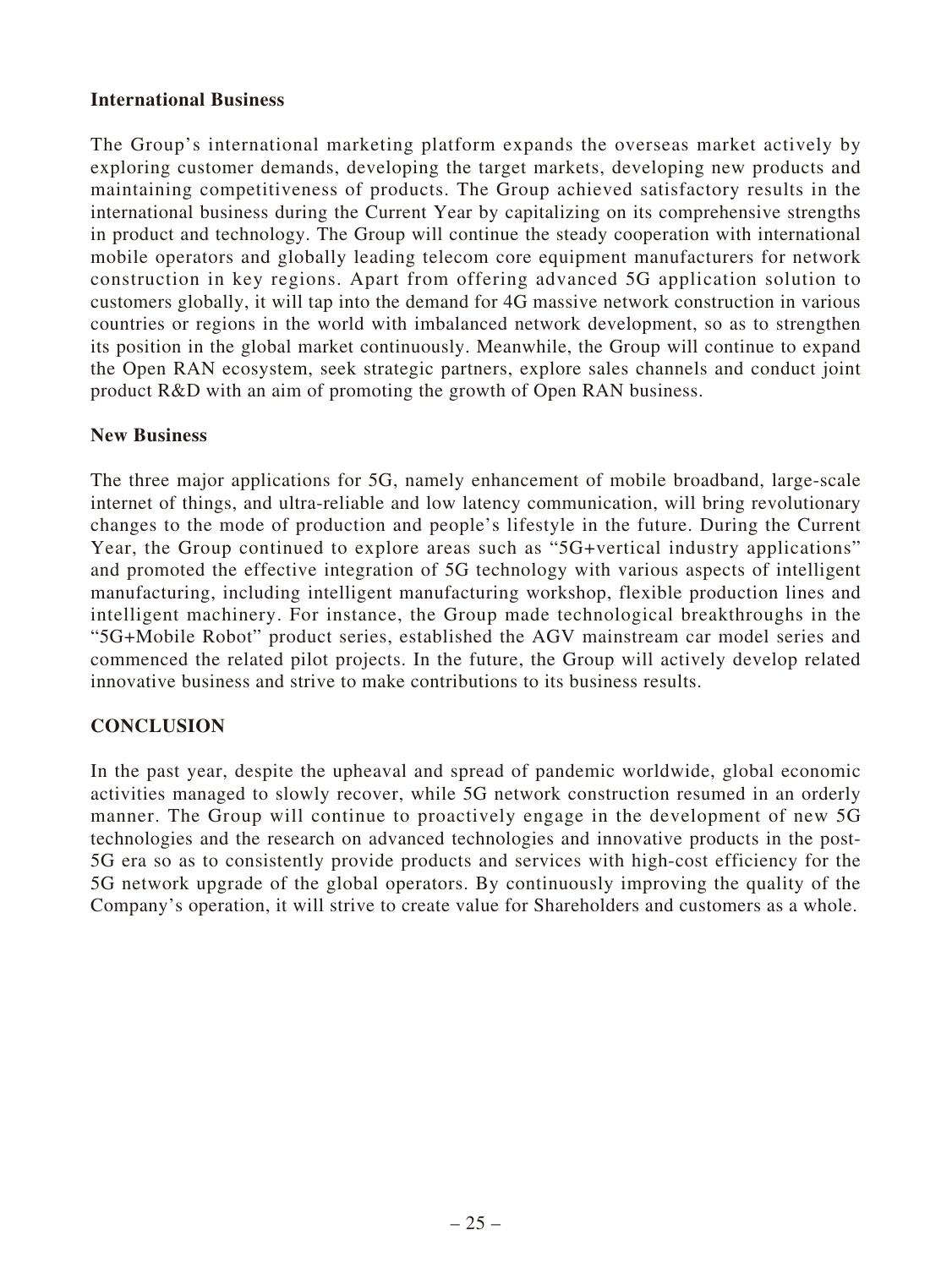# **LIQUIDITY, FINANCIAL RESOURCES AND CAPITAL STRUCTURE**

The Group generally finances for its operations from cash flows generated internally and bank borrowings. As at 31 December 2021, the Group had net current assets of HK\$2,256,324,000. Current assets comprised inventories of HK\$1,356,335,000, trade receivables of HK\$4,129,136,000, notes receivable of HK\$97,109,000, prepayments, other receivables and other assets of HK\$626,994,000, financial assets at fair value through profit or loss of HK\$3,102,000, restricted bank deposits of HK\$107,900,000, time deposits of HK\$245,148,000 and cash and cash equivalents of HK\$1,652,228,000. Current liabilities comprised trade and bills payables of HK\$4,544,849,000, other payables and accruals of HK\$623,223,000, interest-bearing bank borrowings of HK\$644,739,000, tax payable of HK\$73,527,000 and provisions for product warranties of HK\$75,290,000.

The average receivable turnover for the Current Year was 257 days compared to 293 days for the Prior Year. The Group's trading terms with its customers are mainly on credit. The credit period is generally 3 months, except for certain customers which are granted with longer credit term. The balances also include retention money, which is for assurance that the product and service comply with agreed-upon specifications, of approximately 10% to 20% of the total contract sum of each project, and are generally receivable after final certification of products by customers, which would be performed 6 to 12 months after sale. The average payable turnover for the Current Year was 352 days compared to 407 days for the Prior Year. The average inventory turnover for the Current Year was 108 days compared to 125 days for the Prior Year.

As at 31 December 2021, the Group's cash and bank balances were mainly denominated in RMB, HK\$ and US\$ while the Group's bank borrowings were mainly denominated in RMB and HK\$. The interest rates on the Group's bank borrowings are principally on a floating basis at prevailing market rates.

In addition to the short-term interest-bearing facilities, the Group had also entered into 3-year term loan facility agreements with certain financial institutions during the Current Year. Details of bank borrowings are set out in note 13 above.

The Group's revenue and expenses, assets and liabilities are mainly denominated in RMB, HK\$ and US\$. As at 31 December 2021, the Group has outstanding non-deliverable foreign currency option contracts in respect of Thai Baht, Indian Rupee and Renminbi with notional amount of US\$4,000,000, US\$10,000,000 and RMB175,000,000 respectively (31 December 2020: non-deliverable foreign currency option contracts in respect of Indonesian Rupiah, Indian Rupee and Brazilian Real with notional amount of US\$3,000,000, US\$5,000,000 and US\$5,000,000 respectively).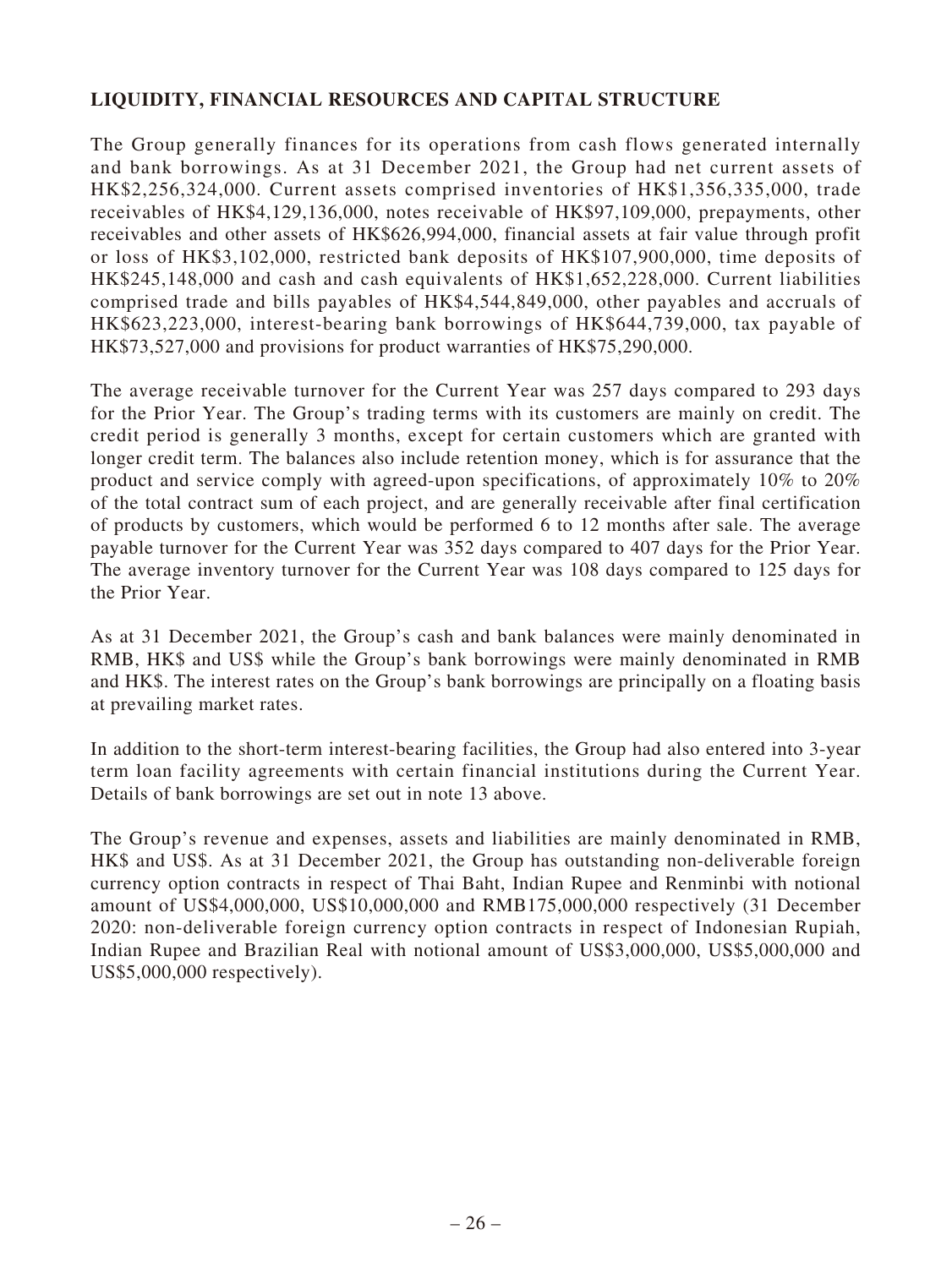The Group will also closely monitor the fluctuation of exchange rate in other currencies and will consider hedging such foreign currency should the need arise.

The Group's gross gearing ratio, defined as total interest bearing bank borrowings divided by total assets, was 12.5% as at 31 December 2021 (31 December 2020: 12.2%).

In spite of the global outbreak of the COVID-19 pandemic, the Group's financial position remains sound with sufficient working capital.

# **MATERIAL ACQUISITIONS AND DISPOSALS**

The Group has not conducted any material acquisitions and disposals of subsidiaries and associated companies during the Current Year.

### **USE OF PROCEEDS**

On 28 April 2020, the top-up placing of a total of 282,000,000 ordinary shares of the Company of a nominal value of HK\$0.10 each at a placing price of HK\$3.05 per share to not less than six placees (who were professional, institutional and/or individual investors), together with their respective ultimate beneficial owners, are third parties independent of, not acting in concert and not connected with the Company or its connected persons (as defined under the Rules Governing the Listing of Securities (the "Listing Rules") on The Stock Exchange of Hong Kong Limited (the "Stock Exchange")) (the "Placing") was completed.

On 8 May 2020, 150,000,000 and 80,000,000 new ordinary shares of the Company of a nominal value of HK\$0.10 each were issued and allotted to Prime Choice Investments Limited and Wise Logic Investments Limited, the substantial shareholders (as defined under the Listing Rules) of the Company, respectively at a subscription price of HK\$3.05 per share (the "Subscription").

The Placing and Subscription were undertaken to supplement the Group's long-term funding of its expansion and growth plan and to provide an opportunity to raise further capital for the Company whilst broadening the shareholder base and the capital base of the Company. The market price as stated in the daily quotations sheet issued by the Stock Exchange on 24 April 2020, being the date of execution of the agreement regarding the Placing and Subscription, was HK\$3.17 per share.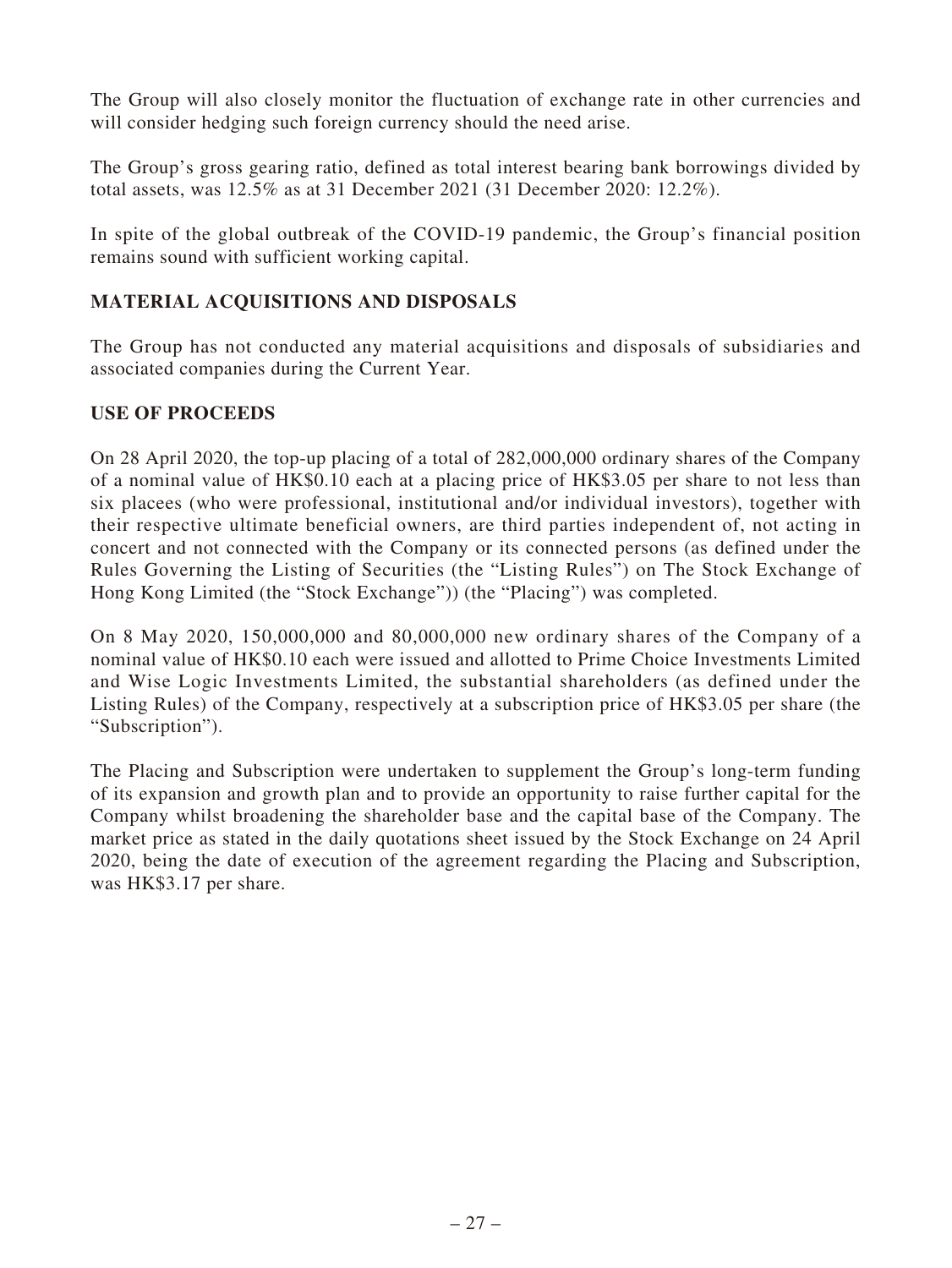The net proceeds from the Placing and the Subscription as disclosed in the announcements of the Company dated 23 April 2020, 24 April 2020, 28 April 2020 and 8 May 2020 were approximately HK\$686,235,000 (after deducting the related costs and expenses) and the net subscription price of each share of the Company was approximately HK\$2.98 (after deducting the related costs and expenses). As at 31 December 2021, the Company has utilized the net proceeds, details are set out as follow:

| Net proceeds<br>raised<br>HK\$'000 |     | Intended use of the net proceeds                                                                                                | <b>Amounts</b><br>utilized<br>as at<br>31 December<br>2020<br>HK\$'000 | <b>Amounts</b><br>utilized<br>during the<br>Current<br>Year<br>HK\$'000 | <b>Amounts</b><br>unutilized<br>as at<br>31 December<br>2021<br>HK\$'000 | Expected<br>timeline for<br>utilizing the<br>residual<br>amount of<br>net proceeds* |
|------------------------------------|-----|---------------------------------------------------------------------------------------------------------------------------------|------------------------------------------------------------------------|-------------------------------------------------------------------------|--------------------------------------------------------------------------|-------------------------------------------------------------------------------------|
| 515,390                            | (a) | R&D of 5G small cells and<br>Open RAN, 5G antenna<br>development<br>and filter, and development of 5G+<br>vertical applications | 144,357                                                                | 165,761                                                                 | 205,272                                                                  | by 30 June 2023                                                                     |
| 170,845                            | (b) | expansion of production capacity,<br>focusing on the production of 5G<br>small cells and antenna products                       | 44,496                                                                 | 60,330                                                                  | 66,019                                                                   | by 30 June 2023                                                                     |
| 686,235                            |     |                                                                                                                                 | 188,853                                                                | 226,091                                                                 | 271,291                                                                  |                                                                                     |

\* The expected timeline for utilizing the residual amount of the net proceeds is based on the best estimation of the future market conditions made by the Group and will be subject to change based on future development of market conditions.

### **RESTRICTED BANK DEPOSITS**

Deposit balances of HK\$134,095,000 (31 December 2020: HK\$160,068,000) represented the restricted deposits given to banks in respect of bills payable and performance bonds.

### **CONTINGENT LIABILITIES**

As at 31 December 2021, the Group had contingent liabilities of HK\$276,836,000 (31 December 2020: HK\$381,819,000), which mainly included guarantees given to banks in respect of performance bonds.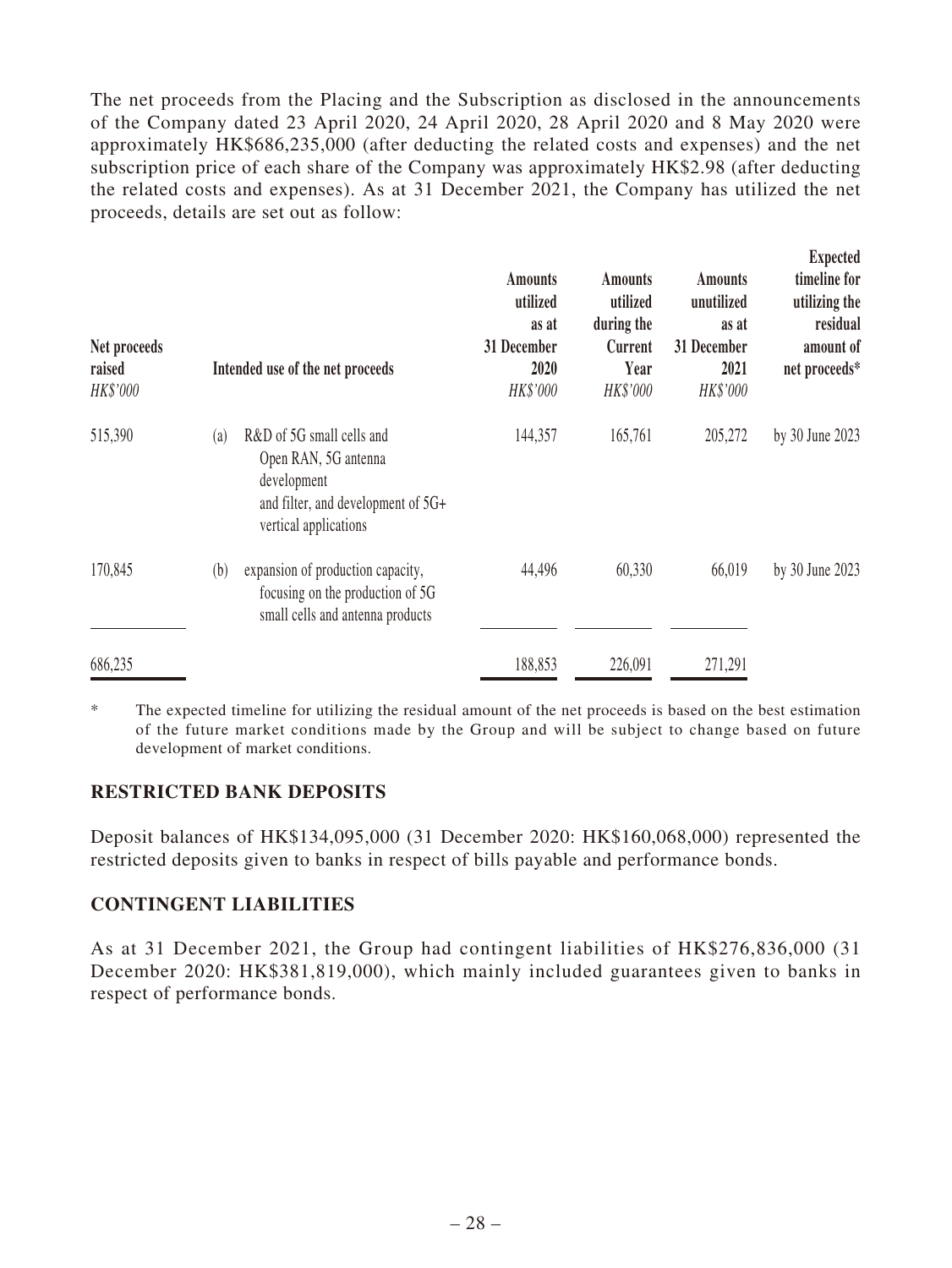## **EMPLOYEES AND REMUNERATION POLICIES**

As at 31 December 2021, the Group had approximately 5,500 staffs, out of which 1,300 staffs from ETL (31 December 2020: 6,000 staffs, out of which 1,300 staffs from ETL). The total staff costs, excluding capitalized development cost, for the Current Year were HK\$1,221,813,000 (31 December 2020: HK\$1,156,843,000). The Group offers competitive remuneration schemes to its employees based on industry practices, legal and regulatory requirements, as well as the employees' and the Group's performance. In addition, share options, awarded shares and discretionary bonuses are granted to eligible employees based on the employees' performance, the Group's results, legal and regulatory requirements and in accordance with the share option scheme, share award scheme and share incentive scheme of the Company. Mandatory provident fund or staff pension schemes are also provided to relevant staffs in Hong Kong, the Mainland China or elsewhere in accordance with relevant legal requirements in such jurisdictions. The Group also provides training to the staffs to improve their skills and develop their respective expertise. The remuneration committee of the Company advised and recommended to the Board on the remuneration policy for all Directors and senior management of the Group.

An employees incentive scheme is adopted by a subsidiary of the Company for the purpose of recognizing the contributions of its certain employees and persons.

### **PURCHASE, SALE OR REDEMPTION OF LISTED SECURITIES OF THE COMPANY**

Neither the Company nor any of its subsidiaries has purchased, sold or redeemed any of the Company's listed securities during the Current Year.

### **COMPLIANCE WITH THE CORPORATE GOVERNANCE CODE**

The Board reviewed daily governance of the Company from time to time in accordance with the code provisions (the "Code Provisions") as set out in the Corporate Governance Code contained in Appendix 14 of the Listing Rules and considered that, during the Current Year, the Company has complied with all the Code Provisions.

### **DIRECTORS' SECURITIES TRANSACTIONS**

The Company has adopted the Model Code for Securities Transactions by Directors of Listed Issuers (the "Model Code") as set out in Appendix 10 of the Listing Rules as its own code of conduct for dealings in securities transactions of the Company by its Directors. Specific enquiries have been made to all Directors, and they have confirmed that they have complied with the required standard as set out in the Model Code and its code of conduct regarding directors' securities transactions during the Current Year.